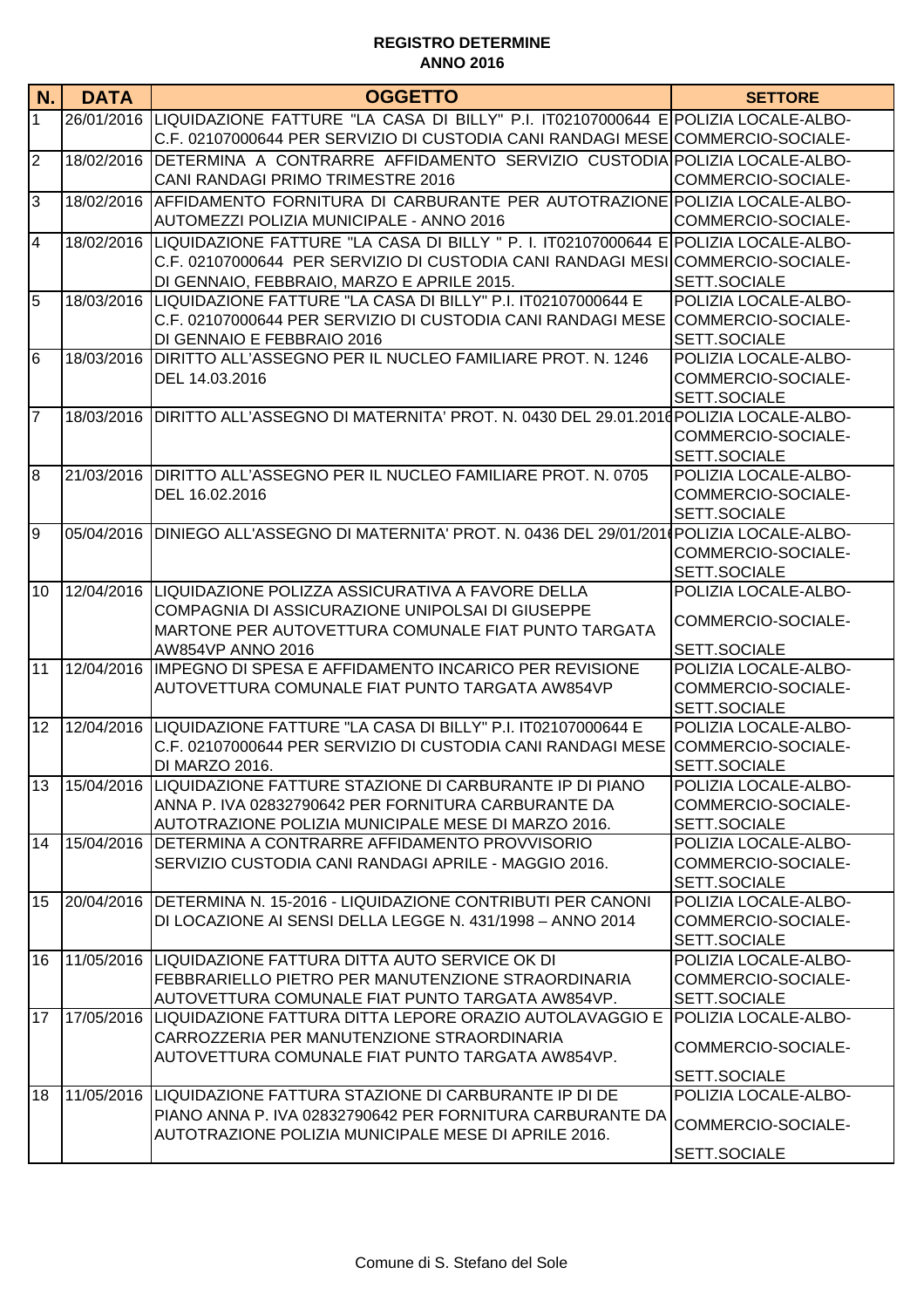| 19 |            | 30/06/2016 LIQUIDAZIONE FATTURA STAZIONE DI CARBURANTE IP DI DE                                | POLIZIA LOCALE-ALBO- |
|----|------------|------------------------------------------------------------------------------------------------|----------------------|
|    |            | PIANO ANNA P. IVA 02832790642 PER FORNITURA CARBURANTE DA                                      |                      |
|    |            | AUTOTRAZIONE POLIZIA MUNICIPALE MESE DI MAGGIO 2016.                                           | COMMERCIO-SOCIALE-   |
|    |            |                                                                                                | SETT.SOCIALE         |
| 20 | 30/06/2016 | LIQUIDAZIONE FATTURE "LA CASA DI BILLY" P.I. IT02107000644 E                                   | POLIZIA LOCALE-ALBO- |
|    |            | C.F. 02107000644 PER SERVIZIO DI CUSTODIA CANI RANDAGI MESE                                    | COMMERCIO-SOCIALE-   |
|    |            | DI APRILE E MAGGIO 2016.                                                                       | SETT.SOCIALE         |
| 21 | 05/07/2016 | VIAGGIO E SOGGIORNO PER CURE TERMALI ANZIANI - 2016                                            | POLIZIA LOCALE-ALBO- |
|    |            |                                                                                                | COMMERCIO-SOCIALE-   |
|    |            |                                                                                                | SETT.SOCIALE         |
| 22 | 12/07/2016 | DINIEGO AMMISSIONE REGIME DI COMPENSAZIONE PER LA                                              | POLIZIA LOCALE-ALBO- |
|    |            | FORNITURA DI ENERGIA ELETTRICA E GAS NATURALE PROT.                                            | COMMERCIO-SOCIALE-   |
|    |            | 0011/2016                                                                                      | SETT.SOCIALE         |
| 23 |            | Omessa per errore di numerazione determine                                                     |                      |
| 24 | 15/09/2016 | PROGETTO NONNO AMICO 2016/2017 - DETERMINAZIONI                                                | POLIZIA LOCALE-ALBO- |
|    |            |                                                                                                | COMMERCIO-SOCIALE-   |
|    |            |                                                                                                | SETT.SOCIALE         |
| 25 |            | 15/09/2016 PROGETTO SCUOLA SICURA ANNO 2016/2017 - DETERMINAZIONI                              | POLIZIA LOCALE-ALBO- |
|    |            |                                                                                                | COMMERCIO-SOCIALE-   |
|    |            |                                                                                                |                      |
|    |            |                                                                                                | SETT.SOCIALE         |
| 26 |            | 15/09/2016 IMPEGNO E LIQUIDAZIONE SARA ASSICURAZIONI SPA COPERTURA                             | POLIZIA LOCALE-ALBO- |
|    | 19/09/2016 | ASSICURATIVA VOLONTARI PROGETTI NONNO AMICO E SCUOLA                                           | COMMERCIO-SOCIALE-   |
| 27 |            | LIQUIDAZIONE FATTURE STAZIONE DI CARBURANTE IP DI DE                                           | POLIZIA LOCALE-ALBO- |
|    |            | PIANO ANNA P. IVA 02832790642 PER FORNITURA CARBURANTE DA                                      | COMMERCIO-SOCIALE-   |
|    |            | AUTOTRAZIONE POLIZIA MUNICIPALE MESI DI FEBBRAIO, GIUGNO,                                      |                      |
|    |            | LUGLIO ED AGOSTO 2016                                                                          | SETT.SOCIALE         |
| 28 |            | 26/09/2016 DIRITTO ALL'ASSEGNO DI MATERNITA' PROT. N. 2470 DEL 24.05.2016                      | POLIZIA LOCALE-ALBO- |
|    |            |                                                                                                | COMMERCIO-SOCIALE-   |
|    |            |                                                                                                | SETT.SOCIALE         |
| 29 | 17/09/2016 | DIRITTO ALL'ASSEGNO DI MATERNITA' PROT. N. 3814 DEL 19.08.2010 POLIZIA LOCALE-ALBO-            |                      |
|    |            |                                                                                                | COMMERCIO-SOCIALE-   |
|    |            |                                                                                                | SETT.SOCIALE         |
| 30 | 11/10/2016 | DIRITTO ALL'ASSEGNO PER IL NUCLEO FAMILIARE PROT. N. 4306                                      | POLIZIA LOCALE-ALBO- |
|    |            | DEL 23.09.2016                                                                                 | COMMERCIO-SOCIALE-   |
|    |            |                                                                                                | SETT.SOCIALE         |
| 31 |            | 11/10/2016 DIRITTO ALL'ASSEGNO DI MATERNITA' PROT. N. 4266 DEL 20/09/2016 POLIZIA LOCALE-ALBO- |                      |
|    |            |                                                                                                | COMMERCIO-SOCIALE-   |
|    |            |                                                                                                | SETT.SOCIALE         |
| 32 |            | 17/10/2016 PROGETTO SCUOLA SICURA ANNO 2016/2017 - DETERMINAZIONI                              | POLIZIA LOCALE-ALBO- |
|    |            |                                                                                                | COMMERCIO-SOCIALE-   |
|    |            |                                                                                                | SETT.SOCIALE         |
| 33 |            | 18/10/2016 DIRITTO ALL' ASSEGNO DI MATERNITA' PROT. N. 4681 DEL 14/10/201 POLIZIA LOCALE-ALBO- |                      |
|    |            |                                                                                                | COMMERCIO-SOCIALE-   |
|    |            |                                                                                                | SETT.SOCIALE         |
| 34 | 20/10/2017 | INTEGRAZIONE IMPEGNO DI SPESA E LIQUIDAZIONE FATTURA N.                                        | POLIZIA LOCALE-ALBO- |
|    |            | PA-3/2016 - FEED TRAVEL SRL                                                                    | COMMERCIO-SOCIALE-   |
|    |            |                                                                                                | SETT.SOCIALE         |
| 35 |            | 25/11/2016  LIQUIDAZIONE FATTURA STAZIONE DI CARBURANTE IP DI DE                               | POLIZIA LOCALE-ALBO- |
|    |            | PIANO ANNA P. IVA 02832790642 PER FORNITURA CARBURANTE DA                                      |                      |
|    |            | AUTOTRAZIONE POLIZIA MUNICIPALE MESE DI OTTOBRE 2016                                           | COMMERCIO-SOCIALE-   |
|    |            |                                                                                                | SETT.SOCIALE         |
| 36 | 02/12/2016 | DETERMINA A CONTRARRE AFFIDAMENTO DIRETTO TRAMITE MEPAPOLIZIA LOCALE-ALBO-                     |                      |
|    |            |                                                                                                |                      |
|    |            |                                                                                                | COMMERCIO-SOCIALE-   |
|    |            |                                                                                                | SETT.SOCIALE         |
| 37 | 02/12/2016 | DETERMINA DI PROROGA TECNICA AFFIDAMENTO SERVIZIO                                              | POLIZIA LOCALE-ALBO- |
|    |            | CUSTODIA CANI RANDAGI                                                                          | COMMERCIO-SOCIALE-   |
|    |            |                                                                                                | SETT.SOCIALE         |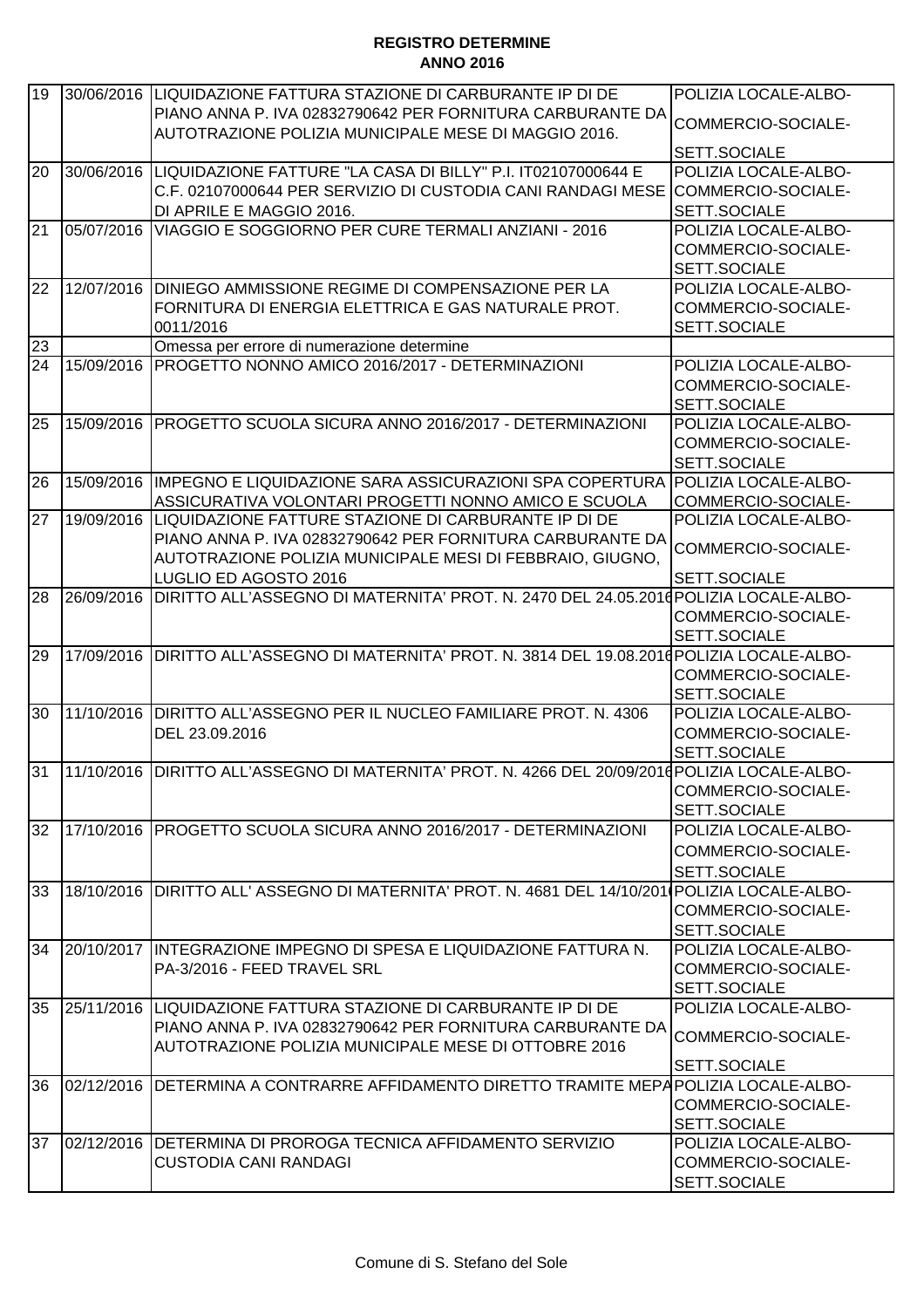| 38              |            | 02/12/2016 LIQUIDAZIONE FATTURA STAZIONE DI CARBURANTE IP DI DE             | POLIZIA LOCALE-ALBO-          |
|-----------------|------------|-----------------------------------------------------------------------------|-------------------------------|
|                 |            | PIANO ANNA P. IVA 02832790642 PER FORNITURA CARBURANTE DA                   |                               |
|                 |            | AUTOTRAZIONE POLIZIA MUNICIPALE MESE DI NOVEMBRE 2016                       | COMMERCIO-SOCIALE-            |
|                 |            |                                                                             | SETT.SOCIALE                  |
| 39              | 02/12/2016 | LIQUIDAZIONE FATTURE " LA CASA DI BILLY " P.I. IT02107000644 E              | POLIZIA LOCALE-ALBO-          |
|                 |            | C. F. 02107000644 PER SERVIZIO DI CUSTODIA CANI RANDAGI DA                  | COMMERCIO-SOCIALE-            |
|                 |            | GIUGNO A OTTOBRE 2016                                                       | SETT.SOCIALE                  |
| $\overline{1}$  | 10/03/2016 | RICOGNIZIONE IMPEGNO AUTOMATICO QUOTA CONSORTILE 2016                       | AA.GG. - Controllo gestione - |
|                 |            | IN FAVORE DI A.T.O. 1 "CALORE IRPINO";                                      | contratti                     |
| $\overline{c}$  |            | Omessa per errore di numerazione determine                                  |                               |
| $\overline{3}$  | 14/04/2016 | APPROVAZIONE PIANO DI FORMAZIONE ANTICORRUZIONE 2016 E                      | AA.GG. - Controllo gestione - |
|                 |            | AFFIDAMENTO ATTIVITA' DI DOCENZA - DETERMINA A CONTRARRE                    |                               |
|                 |            |                                                                             | contratti                     |
| $\overline{4}$  |            | 14/04/2016 DELEGA AL RESPONSABILE DELL'UFFICIO ELETTORALE PER LE            | AA.GG. - Controllo gestione - |
|                 |            | CONSULTAZIONI REFERENDARIE DEL 17 APRILE 2016 -                             |                               |
|                 |            | DETERMINAZIONI.                                                             | contratti                     |
| 5               | 19/04/2016 | APPROVAZIONE PIANO DI FORMAZIONE ANTICORRUZIONE 2016 E                      | AA.GG. - Controllo gestione - |
|                 |            | AFFIDAMENTO ATTIVITA' DI DOCENZA - RETTIFICA DETERMINA A                    |                               |
|                 |            | <b>CONTRARRE</b>                                                            | contratti                     |
| $6\overline{6}$ | 19/04/2016 | LIQUIDAZIONE QUOTA CONSORTILE 2016 SERVIZI ASMENET                          | AA.GG. - Controllo gestione - |
|                 |            |                                                                             | contratti                     |
| $\overline{7}$  | 19/04/2016 | IMPEGNO QUOTA 2016 SERVIZI INFOGEST SOC. COOP. A.R.L.                       | AA.GG. - Controllo gestione - |
|                 |            |                                                                             | contratti                     |
| 8               | 19/04/2016 | LIQUIDAZIONE COMPENSO REVISORE DEI CONTI DOTT. GIOVANNI                     | AA.GG. - Controllo gestione - |
|                 |            | <b>CUOZZO</b>                                                               |                               |
|                 |            |                                                                             | contratti                     |
| 9               |            | 16/06/2016  LIQUIDAZIONE FORMAZIONE ANTICORRUZIONE 2016                     | AA.GG. - Controllo gestione - |
|                 |            |                                                                             |                               |
|                 |            |                                                                             | contratti                     |
| 10              |            | 16/06/2016 LIQUIDAZIONE ACCONTO AVV. PETROZZIELLO PER VERTENZA              | AA.GG. - Controllo gestione - |
|                 |            | TRIBUNALE SUPERIORE ACQUE PUBBLICHE.                                        | contratti                     |
| 11              | 16/06/2016 | LIQUIDAZIONE COMPENSO MEDICO COMPETENTE D.LGS.81/2008 E                     | AA.GG. - Controllo gestione - |
|                 |            |                                                                             |                               |
|                 |            |                                                                             | contratti                     |
| 12              |            | 16/06/2016  LIQUIDAZIONE ACCONTO SOMME DOVUTE AL DIPENDENTE                 | AA.GG. - Controllo gestione - |
|                 |            | IALLONARDO ANIELLO PER CCDI 2015                                            | contratti                     |
| 13              | 16/06/2016 | LIQUIDAZIONE ACCONTO SOMME DOVUTE AL DIPENDENTE                             | AA.GG. - Controllo gestione - |
|                 |            | MARICONDA DOMENICO PER CCDI 2015                                            | contratti                     |
| 14              |            | 16/06/2016 LIQUIDAZIONE ACCONTO SOMME DOVUTE AL DIPENDENTE                  | AA.GG. - Controllo gestione - |
|                 |            | D'AURIA MICHELANGELO PER CCDI 2015                                          | contratti                     |
| 15              |            | 16/06/2016 LIQUIDAZIONE ACCONTO SOMME DOVUTE AL DIPENDENTE FIORE            | AA.GG. - Controllo gestione - |
|                 |            | FABIO PER CCDI 2015                                                         | contratti                     |
| 16              |            | 16/06/2016 LIQUIDAZIONE ACCONTO SOMME DOVUTE AL DIPENDENTE DEL              | AA.GG. - Controllo gestione - |
|                 |            | COLLE ANNIBALE PER CCDI 2015                                                | contratti                     |
| 17              | 21/06/2016 | DETERMINA A CONTRARRE SAU STUDI E AUTOMAZIONE E                             | AA.GG. - Controllo gestione - |
|                 |            | UNIMATICA S.P.A. PER FORNITURA/SERVIZIO DI ELABORAZIONE E                   |                               |
|                 |            | ARCHIVIAZIONE CONTRATTI DIGITALI                                            | contratti                     |
| 18              | 05/07/2016 | LIQUIDAZIONE SOMME DOVUTE AI DIPENDENTI PER                                 | AA.GG. - Controllo gestione - |
|                 |            | STRAORDINARI 2015 E NOVEMBRE 2014                                           | contratti                     |
| 19              | 12/07/2016 | DETERMINA A CONTRARRE CON ANCIDATA SPA PER SERVIZIO DI                      | AA.GG. - Controllo gestione - |
|                 |            | CONSERVAZIONE A NORMA DEGLI ATTI INFORMATICI                                | contratti                     |
| 20              | 12/07/2016 | <b>DISPOSIZIONI ORGANIZZATIVE PER APERTURA UFFICIO</b>                      | AA.GG. - Controllo gestione - |
|                 |            | PROTOCOLLO MESI DI LUGLIO E AGOSTO 2016                                     | contratti                     |
| 21              | 23/08/2016 | AFFIDAMENTO SERVIZIO DI ASSISTENZA PROGRAMMA ATTUATIVO                      | AA.GG. - Controllo gestione - |
|                 |            |                                                                             |                               |
|                 |            | 2016 SERVIZIO CIVILE VOLONTARIO NAZIONALE - DETERMINA A<br><b>CONTRARRE</b> |                               |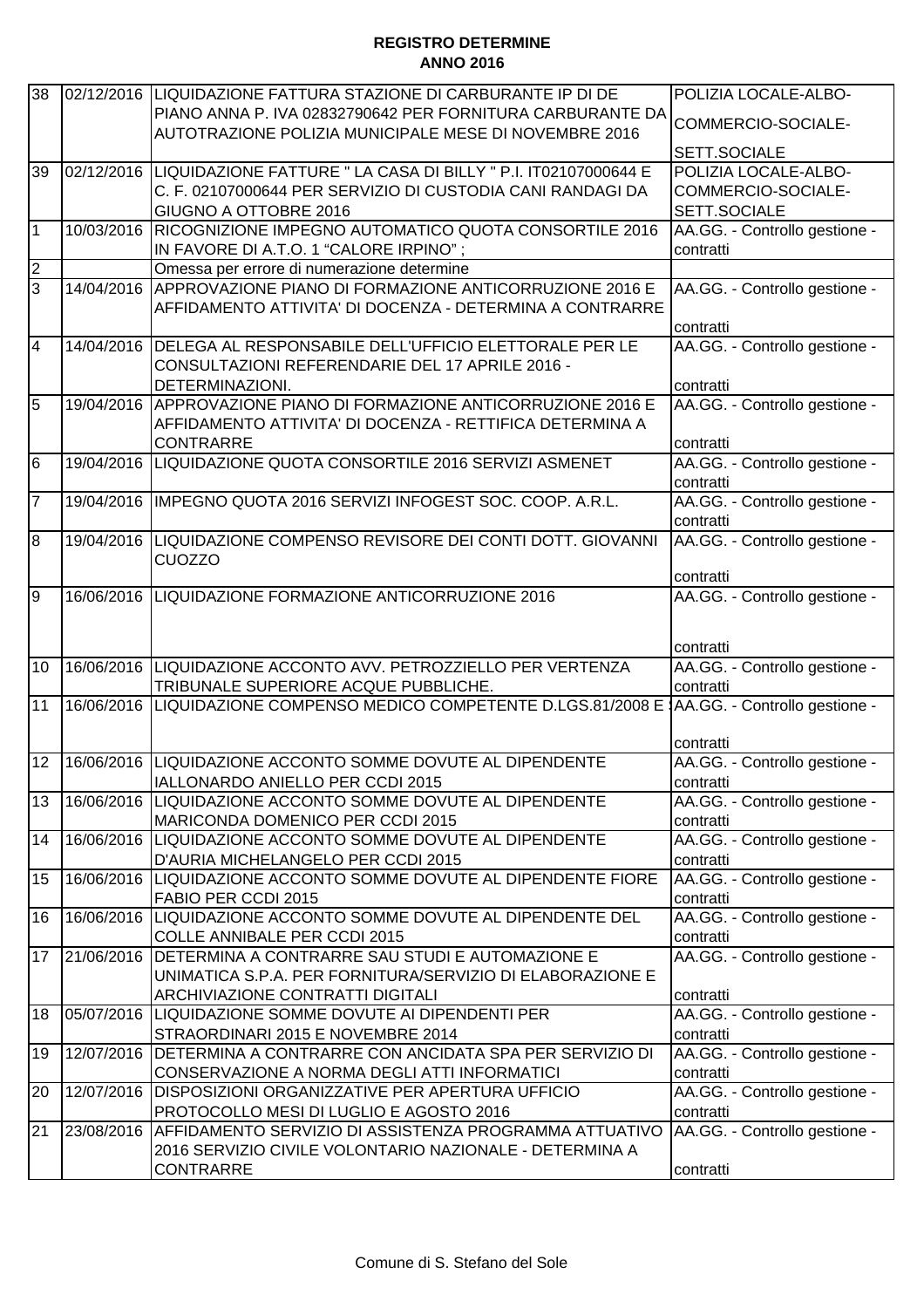| 22             |            | 29/09/2016 LEGGE 9 DICEMBRE 1998, N. 431 - APPROVAZIONE BANDO DI                              | AA.GG. - Controllo gestione -        |
|----------------|------------|-----------------------------------------------------------------------------------------------|--------------------------------------|
|                |            | CONCORSO CONCESSIONE CONTRIBUTI INTEGRATIVI CANONI DI                                         |                                      |
|                |            | LOCAZIONE ANNUALITÀ 2016                                                                      | contratti                            |
| 22             | 11/10/2016 | DET AA.GG. N. 24-2016 - LIQUIDAZIONE QUOTA 2016 SERVIZI                                       | AA.GG. - Controllo gestione -        |
|                |            | INFOGEST SOC. COOP. A R.L.                                                                    | contratti                            |
| 23             | 04/10/2016 | LIQUIDAZIONE ACCONTO COMPETENZE PROFESSIONALI AVV                                             | AA.GG. - Controllo gestione -        |
|                |            | <b>ELENA MARICONDA</b>                                                                        | contratti                            |
| 25             | 11/10/2016 | IMPEGNO E LIQUIDAZIONE TRASFERIMENTO CENTRALE                                                 | AA.GG. - Controllo gestione -        |
|                |            | COMMITTENZA PER ACQUISTO SOFTWARE GESTIONALE                                                  | contratti                            |
| 26             | 11/10/2016 | IMPEGNO PER ABBONAMENTO CIRCOLARI ENTIONLINE                                                  | AA.GG. - Controllo gestione -        |
|                |            |                                                                                               | contratti                            |
| 27             | 18/10/2016 | Liquidazione somme dovute da ccdi 2015 per performance individuale                            | AA.GG. - Controllo gestione -        |
|                |            |                                                                                               | contratti                            |
| 28             |            | 18/10/2016 LIQUIDAZIONE SAU STUDI E AUTOMAZIONE E UNIMATICA S.P.A.                            | AA.GG. - Controllo gestione -        |
|                |            | PER FORNITURA SERVIZIO ARCHIVIAZIONE CONTRATTI DIGITALI                                       |                                      |
|                |            | 2016                                                                                          | contratti                            |
| 29             | 20/10/2016 | LIQUIDAZIONE COMPENSO REVISORE DEI CONTI DOTT: CARMINE                                        | AA.GG. - Controllo gestione -        |
|                |            | <b>DI NARDO</b>                                                                               | contratti                            |
| 30             | 20/10/2016 | LIQUIDAZIONE ACCONTO SPETTANZE AVV DOMENICO COLELLA                                           | AA.GG. - Controllo gestione -        |
|                |            |                                                                                               | contratti                            |
| 31             |            | 29/11/2016 LIQUIDAZIONE ACCONTO AVV. PETROZZIELLO PROC. N. RG.                                | AA.GG. - Controllo gestione -        |
|                |            | 1753/2016 TAR SALERNO CONTRO APICELLA                                                         | contratti                            |
| 32             | 29/11/2016 | LIQUIDAZIONE QUOTA 2016 ASSOCIAZIONE NAZIONALE PICCOLI                                        | AA.GG. - Controllo gestione -        |
|                |            | <b>COMUNI ANPCI</b>                                                                           | contratti                            |
| 33             | 01/12/2016 | DELEGA AL RESPONSABILE DELL' UFFICIO ELETTORALE PER LA                                        | AA.GG. - Controllo gestione -        |
|                |            | CONSULTAZIONE REFERENDARIA DEL 4 DICEMBRE 2016-                                               |                                      |
|                |            | <b>DETERMINAZIONI</b>                                                                         | contratti                            |
| $\mathbf 1$    | 14/01/2016 | RIPARAZIONE "GASOLONE EFFEDI" TARG. DB639NE SOSTITUZIONE AMBIENTE - PATRIMONIO -              |                                      |
|                |            | PNEUMATICI - PER SERVIZIO RACCOLTA RIFIUTI.                                                   | AA.GG.                               |
| ΣJ             | 19/01/2016 | RIPARAZIONE DELL'AUTOMEZZO "GASOLONE"                                                         | PER SERVIZIO AMBIENTE - PATRIMONIO - |
|                |            | RACCOLTA RIFIUTI - RIFACIMENTO FRIZIONE.                                                      | AA.GG.                               |
| က              | 21/01/2016 | LIQUIDAZIONE DEBITI FUORI BILANCIO VERTENZE GIUDIZIALI                                        | AMBIENTE - PATRIMONIO -              |
|                |            | TRIBUNALE DI RONA R.GEN. N. 17453/2010 E R.GEN. N. 56006/2010-<br>CONTROPARTE GREEN NETWORK   | AA.GG.                               |
| $\overline{4}$ | 21/01/2016 | CONVENZIONI CON ACLI PER ASSISTENZA PRESTAZIONI SOCIALI                                       | AMBIENTE - PATRIMONIO -              |
|                |            |                                                                                               | AA.GG.                               |
| $\overline{5}$ |            | 28/01/2016 AVVISO PUBBLICO PER INTERVENTI FINALIZZATI ALLA AMBIENTE - PATRIMONIO -            |                                      |
|                |            | PREDISPOSIZIONE, APPLICAZIONE E DIFFUSIONE DEI PIANI DI                                       |                                      |
|                |            | PROTEZIONE CIVILE (D.G.R. N. 146 DEL 27 MAGGIO 2013 ) - P.O.R.                                |                                      |
|                |            | CAMPANIA F.E.S.R. 2007-2013 - OBIETTIVO OPERATIVO 1,6,                                        |                                      |
|                |            | LIQUIDAZIONE SALDO COMPETENZE ANCI CAMPANIA<br><b>PER</b>                                     |                                      |
|                |            | ATTIVITA' TECNICO AMMINISTRATIVE<br>DI<br><b>SUPPORTO</b><br><b>ED</b>                        |                                      |
|                |            | CODICE UNICO DI<br>(CUP)<br><b>ASSISTENZA</b><br><b>PROGETTO</b>                              |                                      |
|                |            | I99B14000150009                                                                               | AA.GG.                               |
| 6              |            | 28/01/2016 PROROGA INCARICO DEL MEDICO COMPETENTE AI SENSI DEL AMBIENTE - PATRIMONIO -        |                                      |
|                |            | D.LGS.81/2008 E S.M.I. E RELATIVO IMPEGNO SPESA                                               | AA.GG.                               |
| $\overline{7}$ |            | 03/02/2016 LIQUIDAZIONE FATTURE RELATIVE NOLO CASSONI MESI DI AMBIENTE - PATRIMONIO -         |                                      |
|                |            | NOVEMBRE-DICEMBRE - 2015; SOCIETA' IRPINIAMENTE S.P.A.                                        | AA.GG.                               |
| 8              |            | 03/02/2016  LIQUIDAZIONE FATTURE RELATIVE CANONE IN DISCARICA RIFIUTI AMBIENTE - PATRIMONIO - |                                      |
|                |            | INDIFFERRENZIATI MESI DI NOVEMBRE - DICEMBRE - 2015;                                          |                                      |
|                |            | SOCIETA' IRPINIAMBIENTE S.P.A.                                                                | AA.GG.                               |
| 9              |            | 03/02/2016 LIQUIDAZIONE FATTURE RELATIVE CANONE MENSILI MESI DI AMBIENTE - PATRIMONIO -       |                                      |
|                |            | NOVEMBRE - DICEMBRE - 2015; SOCIETA' IRPINIAMBIENTE S.P.A.                                    |                                      |
|                |            |                                                                                               | AA.GG.                               |
| 10             |            | 03/02/2016 LIQUIDAZIONE FATTURE RELATIVE CANONE IN DISCARICA RIFIUTI AMBIENTE - PATRIMONIO -  |                                      |
|                |            | DIFFERRENZIATI MESI DI SETTEMBRE-OTTOBRE-NOVEMBRE                                             |                                      |
|                |            | DICEMBRE - 2015; SOCIETA' IRPINIAMBIENTE S.P.A.                                               |                                      |
|                |            |                                                                                               | AA.GG.                               |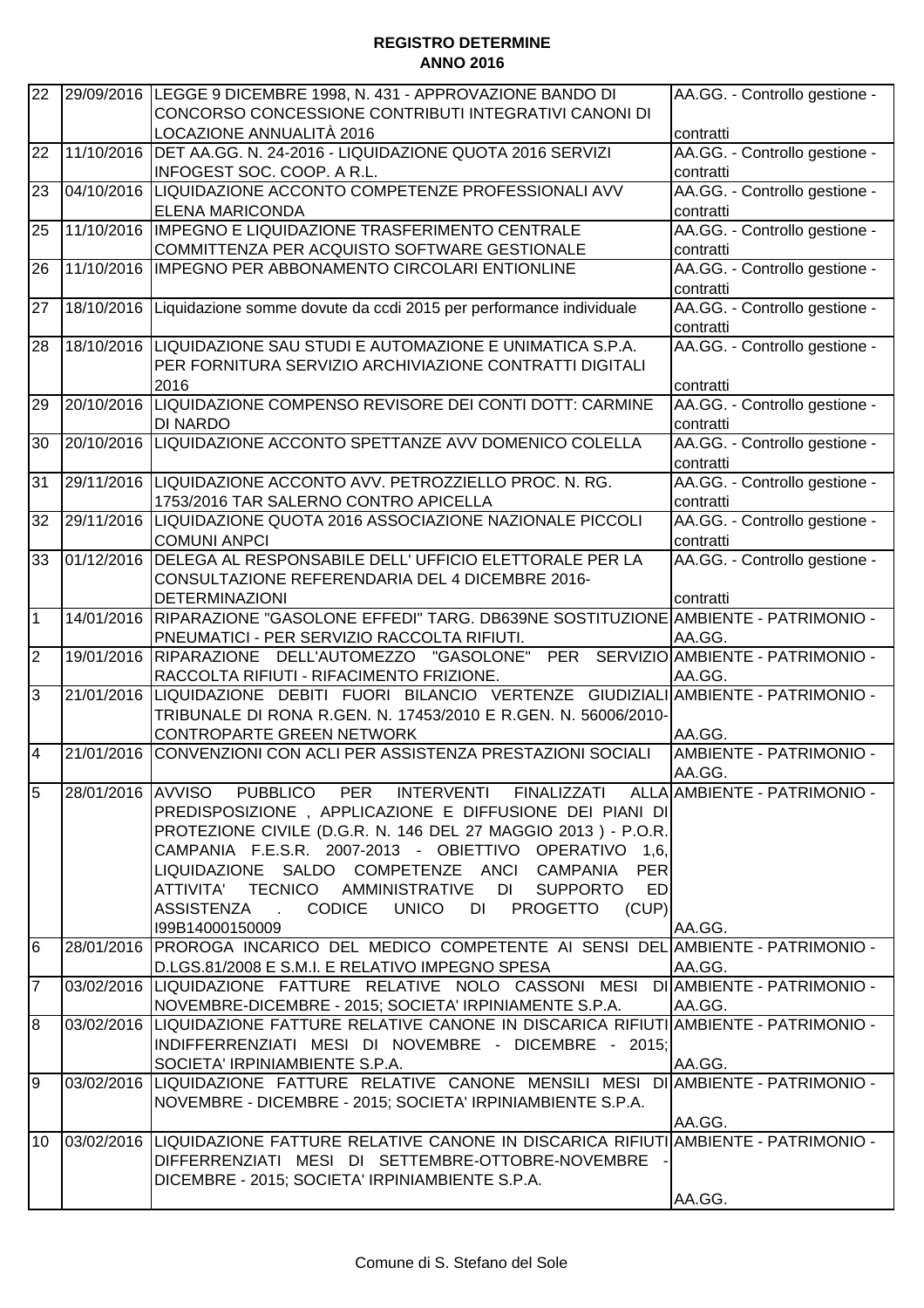| 11              |            | 03/02/2016 LIQUIDAZIONE FATTURE ENEL SERVIZIO ELETTRICO SPA PERIODO AMBIENTE - PATRIMONIO -                                  | AA.GG.                          |
|-----------------|------------|------------------------------------------------------------------------------------------------------------------------------|---------------------------------|
| 12              |            | NOVEMBRE - DICEMBRE 2015<br>03/02/2016  LIQUIDAZIONE FATTURE SOCIETA' KUWAIT PETROLEUM ITALIA SPA AMBIENTE - PATRIMONIO -    |                                 |
|                 |            | FORNITURA CARBURANTE SETTEMBRE - OTTOBRE - NOVEMBRE                                                                          |                                 |
|                 |            | - 04/02/2016  LIQUIDAZIONE  FATTURE  AL  SIG.  ROMEO  LIBERATO  GESTORE AMBIENTE - PATRIMONIO                                | AA.GG.                          |
| 13              |            |                                                                                                                              |                                 |
|                 |            | DELLA STAZIONE Q8 PER FORNITURA CARBURANTE PERIODO<br><b>GIUGNO 2015</b>                                                     | AA.GG.                          |
| 14              | 04/02/2016 | LIQUIDAZIONE PER NUOVA ATTIVAZIONE CONTATORE IN LOC. AMBIENTE - PATRIMONIO -                                                 |                                 |
|                 |            | MADONNELLE (ISOLA ECOLOGICA) IN FAVORE DELLA SOCIETA'                                                                        |                                 |
|                 |            | <b>GLOBAL POWER</b>                                                                                                          | AA.GG.                          |
| 15              |            | 04/02/2016 LIQUIDAZIONE FATTURE GLOBAL POWER PERIODO DICEMBRE                                                                | AMBIENTE - PATRIMONIO -         |
|                 |            |                                                                                                                              | AA.GG.                          |
| 16              |            | 10/02/2016  IMPEGNO SPESA PER FORNITURA EDIFICI COMUNALI E IMPIANTO AMBIENTE - PATRIMONIO -                                  |                                 |
|                 |            | DI PUBBLICA ILLUMINAZIONE ANNO 2016 IN FAVORE DI VARIE                                                                       |                                 |
|                 |            | <b>SOCIETA'</b>                                                                                                              | AA.GG.                          |
| 17              |            | 10/02/2016 LIQUIDAZIONE FATTURE METAEDIL COM S.R.L. PERIODO                                                                  | AMBIENTE - PATRIMONIO -         |
|                 |            | NOVEMBRE - DICEMBRE 2015                                                                                                     | AA.GG.                          |
| 18              | 11/02/2016 | IIMPEGNO SPESA ED AFFIDAMENTO INCARICO AD ESEGUIRE LE AMBIENTE - PATRIMONIO -                                                |                                 |
|                 |            | ESUMAZIONI ORDINARIE NEL CIVICO CIMITERO COMUNALE DI                                                                         |                                 |
|                 |            | SANTO STEFANO DEL SOLE ALLA DITTA GIORDANO FRANCESCO &                                                                       |                                 |
|                 |            | C.S.R.L. DI AVELLINO                                                                                                         | AA.GG.                          |
| 19              |            | 11/02/2016 LIQUIDAZIONE COMPETENZE SENTENZA N. 1972/2015 T.A.R. AMBIENTE - PATRIMONIO -                                      |                                 |
| 20              |            | SALERNO AVV. GIUSEPPE BUSCICCHIO<br>11/02/2016 LIQUIDAZIONE COMPETENZE DECRETO DECISORIO N. 178/2015 AMBIENTE - PATRIMONIO - | AA.GG.                          |
|                 |            | T.A.R. SALERNO AVV. LUISA MARRONE                                                                                            | AA.GG.                          |
| $\overline{21}$ |            | 11/02/2016 LIQUIDAZIONE COMPETENZE DECRETO DECISORIO N. 148/2014 AMBIENTE - PATRIMONIO -                                     |                                 |
|                 |            | T.A.R. SALERNO AVV. MICHELE DE CICCO                                                                                         | AA.GG.                          |
| 22              | 11/02/2016 | IMPEGNO E LIQUIDAZIONE SECONDO ACCONTO COMPETENZE AMBIENTE - PATRIMONIO -                                                    |                                 |
|                 |            | IALLONARDO NEL<br><b>GIUDIZIO</b><br>AVV. PASQUALE<br>DINANZI AL                                                             |                                 |
|                 |            | TRIBUNALE DI AVELLINO CONTRO L'ENTE PROVINCIA NRG 178/14                                                                     |                                 |
|                 |            | <b>TEFA</b>                                                                                                                  | AA.GG.                          |
| 23              | 18/02/2016 | LIQUIDAZIONE FATTURE ENEL SERVIZIO ELETTRICO SPA PERIODO AMBIENTE - PATRIMONIO -                                             |                                 |
|                 |            | DICEMBRE 2015                                                                                                                | AA.GG.                          |
| 24              |            | 18/02/2016 IMPEGNO SPESA A FAVORE DELLA STAZIONE Q8 DI ROMEO AMBIENTE - PATRIMONIO -                                         |                                 |
|                 |            | LIBERATO PER FORNITURA DI CARBURANTE PER AUTOTRAZIONE                                                                        |                                 |
|                 |            | PER FUNZIONAMENTO AUTOMEZZI E ATTREZZATURE COMUNALI                                                                          |                                 |
|                 |            | <b>ANNO 2016</b>                                                                                                             | AA.GG.                          |
| 25              |            | 18/02/2016  LIQUIDAZIONE FATTURE<br><b>ENERGIA</b><br>ENEL<br>S.P.A.                                                         | PERIODO AMBIENTE - PATRIMONIO - |
| 26              | 23/02/2016 | <b>NOVEMBRE - DICEMBRE</b><br>PROROGA DEL SERVIZIO DI MANUTENZIONE ORDINARIA AMBIENTE-PATRIMONIO-                            | AA.GG.                          |
|                 |            | DELL'IMPIANTO DI ILLUMINAZIONE PUBBLICA ALLA DITTA C.G.E. DI                                                                 |                                 |
|                 |            | CELLA GIUSEPPE.                                                                                                              | AA.GG.                          |
| 27              | 23/02/2016 | LIQUIDAZIONE FATTURE VARIE ALTO CALORE SERVIZI S.P.A. PER AMBIENTE - PATRIMONIO -                                            |                                 |
|                 |            | CONSUMO ACQUA PRESSO EDIFICI DI PROPRIETA' COMUNALE                                                                          |                                 |
|                 |            | PERIODI VARI - 2015                                                                                                          | AA.GG.                          |
| 28              | 25/02/2016 | COSTITUZIONE UFFICIO ELETTORALE ED AUTORIZZAZIONE AMBIENTE - PATRIMONIO -                                                    |                                 |
|                 |            | <b>STRAORDINARIO</b><br>LAVORO<br><b>CONSULTAZIONI</b><br><b>ELETTORALI</b>                                                  |                                 |
|                 |            | REFERENDUM ABROGATIVO DEL 17 APRILE 2016                                                                                     | AA.GG.                          |
| 29              | 01/03/2016 | IIMPEGNO SPESA ED AFFIDAMENTO INCARICO AD ESEGUIRE AMBIENTE - PATRIMONIO -                                                   |                                 |
|                 |            | ANALISI DI LABORATORIO E NOLO CASSONE PER SMALTIMENTO                                                                        |                                 |
|                 |            | RIFIUTI DA ESUMAZIONI NEL CIVICO CIMITERO COMUNALE DI                                                                        |                                 |
|                 |            | SANTO STEFANO DEL SOLE ALLE DITTE GEOGEO CONSULT SRL E                                                                       |                                 |
|                 |            | DITTA G.E.-F-LLI. FIORETTI S.R.L. DI ATRIPALDA                                                                               |                                 |
|                 |            |                                                                                                                              | AA.GG.                          |
| 30              |            | 02/03/2016 LIQUIDAZIONE FATTURE GLOBAL POWER PERIODO GENNAIO 2016                                                            | AMBIENTE - PATRIMONIO -         |
|                 |            |                                                                                                                              | AA.GG.                          |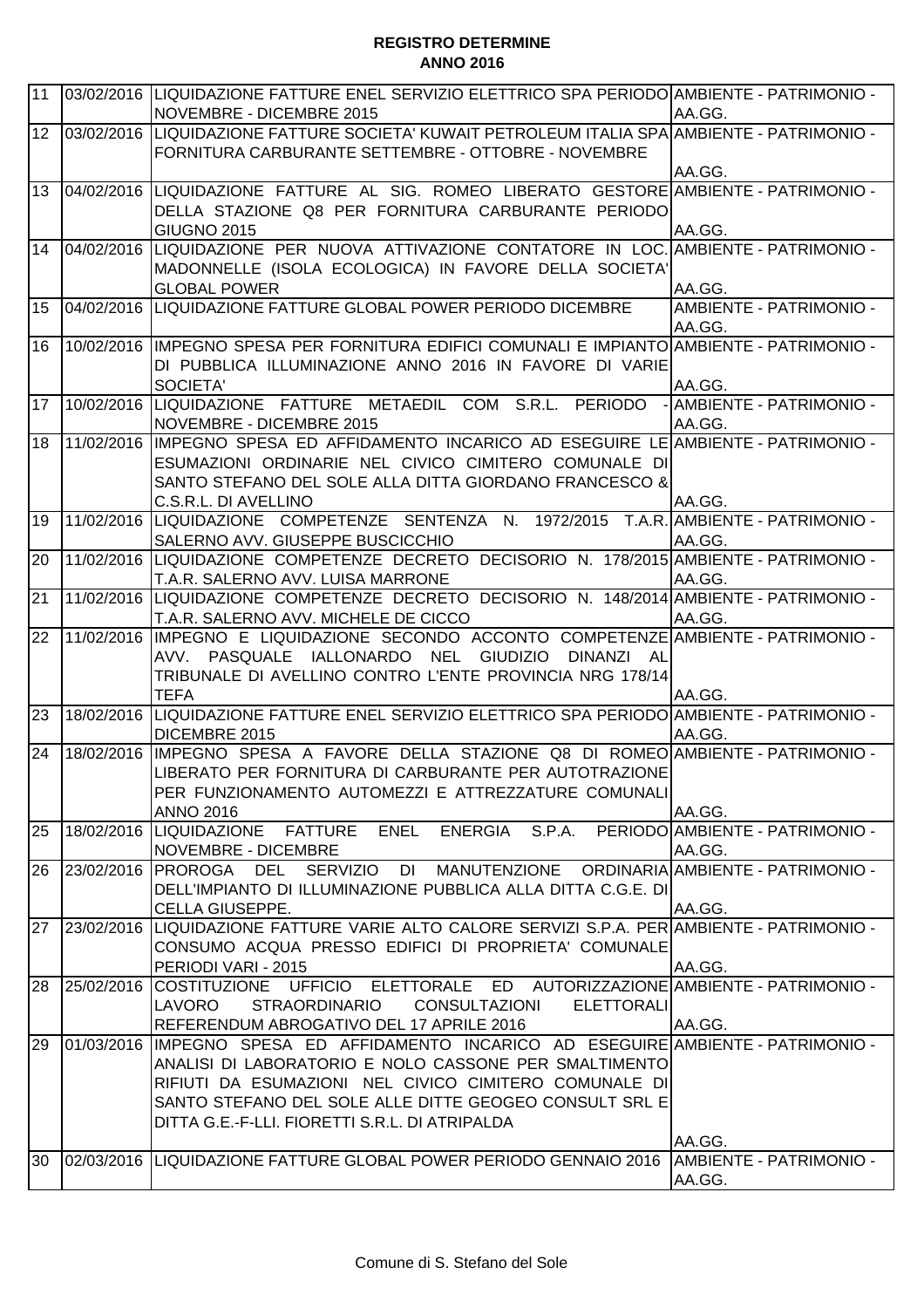| 31 |            | 02/03/2016 LIQUIDAZIONE FATTURA ENEL ENERGIA SPA PERIODO GENNAIO - AMBIENTE - PATRIMONIO -       |                                |
|----|------------|--------------------------------------------------------------------------------------------------|--------------------------------|
|    |            | <b>DICEMBRE 2012</b>                                                                             | AA.GG.                         |
|    |            | 32 02/03/2016 LIQUIDAZIONE POLIZZA ASSICURATIVA COMULATIVA                                       | PER AMBIENTE - PATRIMONIO -    |
|    |            | IINFORTUNI E POLIZZA PER RESPONSABILITA' CIVILE RISCHI                                           |                                |
|    |            | DIVERSI PER VOLONTARI DEL NUCLEO DI PROTEZIONE CIVILE                                            |                                |
|    |            | <b>COMUNALE ANNO 2016</b>                                                                        | AA.GG.                         |
| 33 |            | 02/03/2016 LIQUIDAZIONE DITTA " C.G.E. DI CELLA GIUSEPPE" PER SERVIZIO AMBIENTE - PATRIMONIO -   |                                |
|    |            | MANUTENZIONE IMPIANTO PUBBLICA ILLUMINAZIONE (PERIODO -                                          |                                |
|    |            | LUGLIO - AGOSTO - SETTEMBRE - OTTOBRE - NOVEMBRE                                                 |                                |
|    |            | DICEMBRE - ANNO 2015                                                                             | AA.GG.                         |
| 34 | 02/03/2016 | LIQUIDAZIONE DITTA "SPEED AUTO " DI EUGENIO LUCIANO AMBIENTE-PATRIMONIO-                         |                                |
|    |            | MARICONDA PER RIPARAZIONE "GASOLONE EFFEDI " TARG.                                               |                                |
|    |            | DB639NE SOSTITUZIONE PNEUMATICI - PER SERVIZIO RACCOLTA<br><b>RIFIUTI</b>                        | AA.GG.                         |
| 35 |            | 07/03/2016 ASSUNZIONE IMPEGNO DI SPESA PER IL SERVIZIO CANONE                                    | AMBIENTE - PATRIMONIO -        |
|    |            | DISCARICA A FAVORE SOCIETA' IRPINIAMBIENTE DAL 01/01/2016 AL                                     |                                |
|    |            | 30/06/2016 PROVVEDIMENTI.                                                                        | AA.GG.                         |
| 36 |            | 07/03/2016 ASSUNZIONE IMPEGNO DI SPESA PER I CANONI MENSILI DOVUTI E AMBIENTE - PATRIMONIO -     |                                |
|    |            | PER IL SERVIZIO DI RACCOLTA E TRASPORTO - SMALTIMENTO                                            |                                |
|    |            | RR.SS.UU. SPESE DI GESTIONE A FAVORE SOCIETA'                                                    |                                |
|    |            | IRPINIAMBIENTE DAL 01.01.2016 AL 30.06.2016. PROVVEDIMENTI.                                      |                                |
|    |            |                                                                                                  | AA.GG.                         |
| 37 |            | 07/03/2016   LIQUIDAZIONE DITTA: ANTICENDI SMEA SRL PER SERVIZIO DI MANU AMBIENTE - PATRIMONIO - |                                |
|    |            |                                                                                                  | AA.GG.                         |
| 38 |            | 08/03/2016 CORSO DI FORMAZIONE BLSD AI VOLONTARI DEL NUCLEO DI                                   | AMBIENTE - PATRIMONIO -        |
|    |            | <b>PROTEZIONE CIVILE COMUNALE</b>                                                                | AA.GG.                         |
| 39 |            | 09/03/2016 LIQUIDAZIONE FATTURE SOCIETA' KUWAIT PETROLEUM ITALIA                                 | AMBIENTE - PATRIMONIO -        |
|    |            | S.P.A. FORNITURA CARBURANTE DICEMBRE - 2015 - GENNAIO -                                          |                                |
| 40 |            | 2016<br>10/03/2016 AFFIDAMENTO PER FORNITURA DI CONGLOMERATO BITUMINOSO AMBIENTE - PATRIMONIO -  | AA.GG.                         |
|    |            | ED EMULSIONE PER RIPARAZIONE BUCHE SULLE STRADE                                                  |                                |
|    |            | COMUNALI.                                                                                        | AA.GG.                         |
| 41 |            | 14/03/2016 IMPEGNO SPESA ED AFFIDAMENTO LAVORI DI ESTENSIONE RETE AMBIENTE - PATRIMONIO -        |                                |
|    |            | IGAS METANO IN PIAZZA ANNUNZIATA CIG. ZA618F7979                                                 | AA.GG.                         |
| 42 |            | 14/03/2016 LIQUIDAZIONE POLIZZA ASSICURATIVA A FAVORE DELLA                                      | AMBIENTE - PATRIMONIO -        |
|    |            | COMPAGNIA DI ASSICURAZIONE SCHIAVONE ASSICURAZIONI                                               |                                |
|    |            | S.P.A. AGENZIA ALLIANZ DI AVELLINO N. 601, PER AUTOMEZZO                                         |                                |
|    |            | COMUNALE "COMBATTATORE" TARGATO AV372395 ANNO 2016                                               | AA.GG.                         |
| 43 |            | 15/03/2016 LIQUIDAZIONE FATTURE RELATIVE CANONE MENSILI MESI                                     | AMBIENTE - PATRIMONIO -        |
|    |            | GENNAIO - FEBBRAIO - 2016 COCIETA' IRPINIA AMBIENTE.                                             | AA.GG.                         |
|    |            | 44 23/03/2016 RIPARAZIONE AUTOMEZZO COMUNALE "GASOLONE " TARGATO AV-AMBIENTE - PATRIMONIO -      |                                |
|    |            | DB639NE PER SERVIZIO RACCOLTA RIFIUTI - "CAMBIO ALBERO DI                                        |                                |
|    |            | <b>TRASMISSIONE "</b>                                                                            | AA.GG.                         |
| 45 |            | 06/04/2016   IMPEGNO SPESA PER ISTALLAZIONE CONTATORE PER ENERGIA                                | <b>AMBIENTE - PATRIMONIO -</b> |
|    |            | ELETTRICA IN LOC. CASTELLUCCIO (DEPOSITO) IN FAVORE DELLA                                        |                                |
|    |            | <b>SOCIETA' GLOBAL POWER.</b>                                                                    | AA.GG.                         |
| 46 |            | 06/04/2016 LIQUIDAZIONE DITTA AUTOSERVICE OK DI FEBBRARIELLO PIETRO                              | AMBIENTE - PATRIMONIO -        |
|    |            | PER RIFACIMENTO DELLA FRIZIONE ALL'AUTOMEZZO GASOLONE                                            |                                |
|    |            | TARGATO AV-DB639NE                                                                               | AA.GG.                         |
| 47 | 06/04/2016 | LIQUIDAZIONE FATTURE VARIE ALTO CALORE SERVICE                                                   | AMBIENTE - PATRIMONIO -        |
|    |            | S.P.A. PER CONSUMO ACQUA PRESSO EDIFICI DI                                                       |                                |
|    |            | PROPRIETA' COMUNALE PERIODO FEBBRAIO - APRILE - 2016                                             |                                |
|    |            |                                                                                                  | AA.GG.                         |
| 48 |            | 07/04/2016 LIQUIDAZIONE DITTA G.T. S.R.L. PER INTERVENTO URGENTE PER                             | AMBIENTE - PATRIMONIO -        |
|    |            | RIPRISTINO RETE FOGNANTE IN VIA PROV. 109.                                                       | AA.GG.                         |
| 49 |            | 07/04/2016 LIQUIDAZIONE FATTURE SOCIETA' ENEL ENERGIA S.P.A. PERIODO                             | AMBIENTE - PATRIMONIO -        |
|    |            | GENNAIO - FEBBRAIO 2016                                                                          | AA.GG.                         |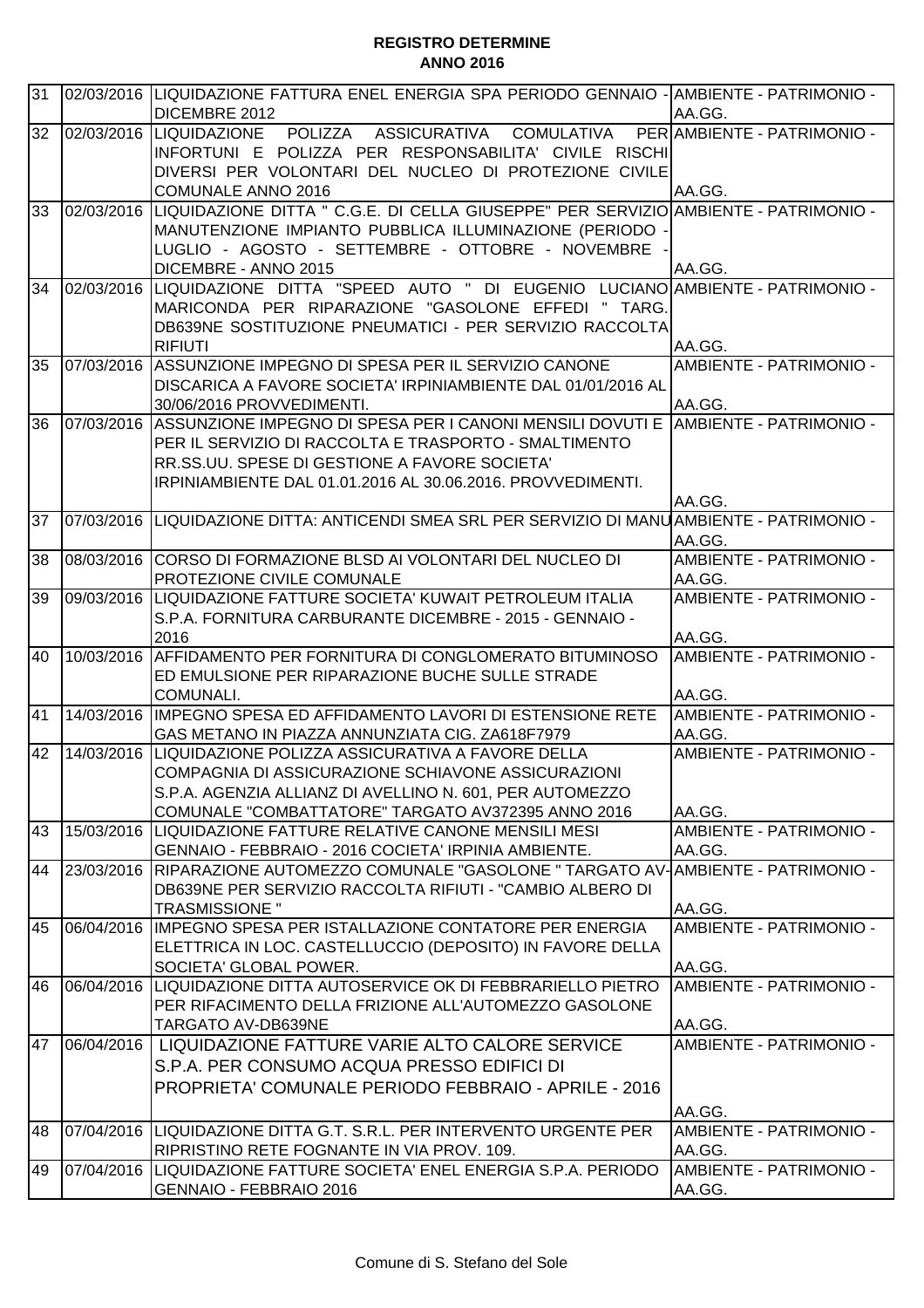| 50 | 07/04/2016 | IMPEGNO SPESA PER ACQUISTO BUSTE BIODEGRADABILI N. 20000 AMBIENTE - PATRIMONIO -<br>(VENTIMILA) E N. 15 BIOPATTUMIERE PER UMIDO AFFIDAMENTO |                                   |
|----|------------|---------------------------------------------------------------------------------------------------------------------------------------------|-----------------------------------|
|    |            | DIRETTO.                                                                                                                                    | AA.GG.                            |
| 51 |            | 12/04/2016 LAVORI URGENTI DI SOSTITUZIONE PALO COMPLETO DI PUBBLICA                                                                         | AMBIENTE - PATRIMONIO -           |
|    |            | ILLUMINAZIONE IN VIA PROV. 35.                                                                                                              | AA.GG.                            |
| 52 |            | 14/04/2016 LIQUIDAZIONE FATTURE SOCIETA' ENEL ENERGIA S.P.A. PERIODO                                                                        | AMBIENTE - PATRIMONIO -           |
|    |            | <b>VARI 2016</b>                                                                                                                            | AA.GG.                            |
| 53 | 17/04/2016 | LIQUIDAZIONE FATTURE GLOBAL POWER PERIODO FEBBRAIO -<br><b>MARZO 2016</b>                                                                   | AMBIENTE - PATRIMONIO -<br>AA.GG. |
| 54 |            | 19/04/2016 LIQUIDAZIONE POLIZZA ASSICURATIVA A FAVORE DELLA                                                                                 | AMBIENTE - PATRIMONIO -           |
|    |            | COMPAGNIA DI ASSICURAZIONE ALLIANZ ASSICURAZIONI S.P.A.                                                                                     |                                   |
|    |            | AGENZIA DI AVELLINO N. 601 PER L'AUTOMEZZO COMUNALE                                                                                         |                                   |
|    |            | "GASOLONE". TARGATO - DB639NE ANNO 2016                                                                                                     | AA.GG.                            |
| 55 | 20/04/2016 | LIQUIDAZIONE FATTURE ENEL SERVIZIO ELETTRICO S.P.A.                                                                                         | AMBIENTE - PATRIMONIO -           |
|    |            | PERIODO - GENNAIO - FEBBRAIO 2016                                                                                                           | AA.GG.                            |
| 56 |            | 20/04/2016 Lavori urgenti di pitturazione ringhiere presso il civico cimitero comunale -                                                    | AMBIENTE - PATRIMONIO -           |
|    |            | Impegno spesa - affidamento diretto.                                                                                                        | AA.GG.                            |
| 57 | 20/04/2016 | RIPARAZIONE AUTOMEZZO "GASOLONE " PER SERVIZIO                                                                                              | AMBIENTE - PATRIMONIO -           |
|    |            | RACCOLTA RIFIUTI - SOSTITUZIONE DI POMPA E CILINDRO                                                                                         |                                   |
|    |            | <b>IDRAULICO.</b>                                                                                                                           | AA.GG.                            |
| 58 |            | 21/04/2016 LIQUIDAZIONE FATTURE RELATIVE CANONE IN DISCARICA RIFIUTI                                                                        | AMBIENTE - PATRIMONIO -           |
|    |            | DIFFERENZIATI MESI DI GENNAIO - FEBBRAIO - 2016; SOCIETA'                                                                                   |                                   |
|    |            | <b>IRPINIAMBIENTE S.P.A.</b>                                                                                                                | AA.GG.                            |
| 59 | 21/04/2016 | LIQUIDAZIONE FATTURE RELATIVE CANONE IN DISCARICA RIFIUTI                                                                                   | AMBIENTE - PATRIMONIO -           |
|    |            | INDIFFERENZIATI MESI DI GENNAIO - FEBBRAIO - 2016; SOCIETA'                                                                                 |                                   |
|    |            | <b>IRPINIAMBIENTE S.P.A.</b>                                                                                                                | AA.GG.                            |
| 60 | 22/04/2016 | LIQUIDAZIONE DITTA AUTOSERVICE PER RIPARAZIONE                                                                                              | AMBIENTE - PATRIMONIO -           |
|    |            | "GASOLONE EFFEDI" TARG. DB639NE PER SERVIZIO RACCOLTA                                                                                       |                                   |
|    |            | RIFIUTI - "CAMBIO ALBERO DI TRASMISSIONE"                                                                                                   | AA.GG.                            |
| 61 | 22/04/2016 | LIQUIDAZIONE FATTURE METAEDIL COM S.R.L. PERIODO -                                                                                          | AMBIENTE - PATRIMONIO -           |
|    |            | GENNAIO - FEBBRAIO 2016                                                                                                                     | AA.GG.                            |
| 62 | 26/04/2016 | IIMPEGNO DI SPESA ED AFFIDAMENTO INCARICO RIMOZIONE E                                                                                       | AMBIENTE - PATRIMONIO -           |
|    |            | SMALTIMENTO AMIANTO ABBANDONATO DA IGNOTI E RINVENUTO                                                                                       |                                   |
|    |            | IN AREA PUBBLICA.                                                                                                                           | AA.GG.                            |
| 63 | 02/05/2016 | PICCOLI LAVORI URGENTI DI DI INNALZAMENTO DI N.5 TOMBINI                                                                                    | AMBIENTE - PATRIMONIO -           |
|    |            | SULLA S.P. 5 - RETE FOGNANTE LOC. SOZZE DI SOTTO - IMPEGNO                                                                                  |                                   |
|    |            | DI SPESA - AFFIDAMENTO DIRETTO                                                                                                              | AA.GG.                            |
| 64 | 03/05/2016 | IMPEGNO DI SPESA E AFFIDAMENTO LAVORI DI MANUTENZIONE                                                                                       | AMBIENTE - PATRIMONIO -           |
|    |            | ORDINARIA E STRAORDINARIA SULLA RETE DI PUBBLICA                                                                                            |                                   |
|    |            | ILLUMINAZIONE IN VARIE LOCALITA' DEL COMUNE.                                                                                                | AA.GG.                            |
| 65 |            | 03/05/2016 LAVORI DI PITTURAZIONE PORTONE E LOCALI COMUNALI PRESSO                                                                          | AMBIENTE - PATRIMONIO -           |
|    |            | SEDE COMUNALE - IMPEGNO DI SPESA - AFFIDAMENTO DIRETTO.                                                                                     |                                   |
|    |            |                                                                                                                                             | AA.GG.                            |
| 66 |            | 12/05/2016  LIQUIDAZIONE FATTURE AL SIG. ROMEO LIBERATO GESTORE                                                                             | AMBIENTE - PATRIMONIO -           |
|    |            | DELLA STAZIONE Q8 DI PER FORNITURA CARBURANTE PERIODO                                                                                       |                                   |
|    |            | DA FEBBRAIO - MARZO - APRILE 2016                                                                                                           | AA.GG.                            |
| 67 | 12/05/2016 | AUTORIZZAZIONE DI SPESA PER ACQUISTO ELETTROPOMPA                                                                                           | AMBIENTE - PATRIMONIO -           |
|    |            | IMPIANTO DI VILLA S.NICOLA - IMPEGNO SPESA.                                                                                                 | AA.GG.                            |
| 68 | 12/05/2016 | LIQUIDAZIONE DI SPESA PER LAVORI DI SOSTITUZIONE PALO                                                                                       | AMBIENTE - PATRIMONIO -           |
|    |            | COMPLETO DI PUBBLICA ILLUMINAZIONE IN VIA PROV. 35.                                                                                         | AA.GG.                            |
| 69 | 12/05/2016 | <b>LIQUIDAZIONE ALLA DITTA URCIUOLI MASSIMO PER ESEGUITI</b>                                                                                | AMBIENTE - PATRIMONIO -           |
|    |            | LAVORI DI PITTURAZIONE DELLE RINGHIERE PRESSO IL CIVICO                                                                                     |                                   |
|    |            | CIMITERO.                                                                                                                                   | AA.GG.                            |
| 70 |            | 12/05/2016  LIQUIDAZIONE FATTURE GLOBAL POWER PERIODO - MARZO -                                                                             | AMBIENTE - PATRIMONIO -           |
|    |            | APRILE - 2016                                                                                                                               | AA.GG.                            |
| 71 | 17/05/2016 | PICCOLI LAVORI URGENTI DI SISTEMAZIONE DI N. 2 TOMBINI SULLA AMBIENTE - PATRIMONIO -                                                        |                                   |
|    |            | STRADA COMUNALE "FIUME SABATO" IMPEGNO DI SPESA -                                                                                           |                                   |
|    |            | AFFIDAMENTO DIRETTO.                                                                                                                        | AA.GG.                            |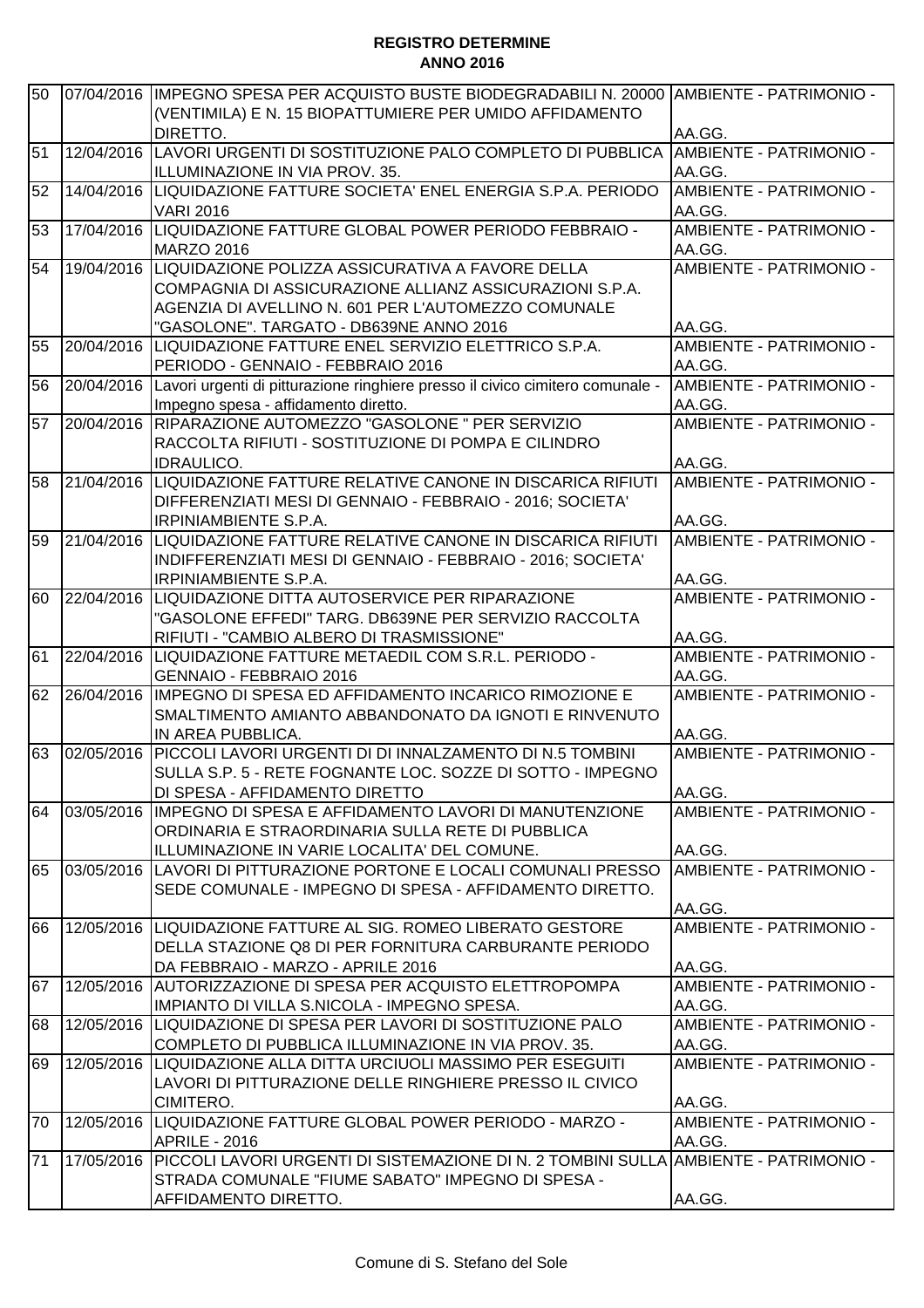| 71 |            | 27/10/2016 LIQUIDAZIONE FATTURE PER LAVORI DI PITTURAZIONE DELLE<br>SCUOLE MATERNE ELEMENTARI E MEDIE CIG Z8A1B6E36C | AMBIENTE - PATRIMONIO -<br>AA.GG. |
|----|------------|----------------------------------------------------------------------------------------------------------------------|-----------------------------------|
| 72 |            | 19/05/2016 LIQUIDAZIONE FATTURE RELATIVE CANONE MENSILE DEL MESE DI                                                  | <b>AMBIENTE - PATRIMONIO -</b>    |
|    |            |                                                                                                                      |                                   |
|    |            | MARZO 2016; SOCIETA' IRPINIAMBIENTE S.P.A.                                                                           | AA.GG.                            |
| 73 | 19/05/2016 | LIQUIDAZIONE PER AVVENUTA FORNITURA DI ASFALTO PER                                                                   | AMBIENTE - PATRIMONIO -           |
|    |            | RIPARAZIONE BUCHE SULLE STRADE COMUNALI DITTA: CO.BI.EM.                                                             |                                   |
|    |            | S.R.L.                                                                                                               | AA.GG.                            |
| 74 | 18/05/2016 | LIQUIDAZIONE FATTURE RELATIVE CANONE IN DISCARICA RIFIUTI                                                            | AMBIENTE - PATRIMONIO -           |
|    |            | INDIFFERENZIATI MESE DI MARZO - 2016; SOCIETA'                                                                       |                                   |
|    |            | <b>IRPINIAMBIENTE S.P.A.</b>                                                                                         | AA.GG.                            |
| 75 | 19/05/2016 | LIQUIDAZIONE FATTURE RELATIVE NOLO CASSONI MESI DI                                                                   | AMBIENTE - PATRIMONIO -           |
|    |            | GENNAIO - FEBBRAIO - MARZO 2016; SOCIETA' IRPINIAMBIENTE                                                             |                                   |
|    |            | S.P.A.                                                                                                               | AA.GG.                            |
| 76 | 25/05/2016 | liquidazione spese per analisi di laboratorio e nolo cassone per                                                     | AMBIENTE - PATRIMONIO -           |
|    |            | smaltimento rifiuti da esumazioni nel civico cimitero comunale di Santo                                              |                                   |
|    |            | Stefano Del Sole alle ditte geo consult s.r.l. e ditta G.E. - F.lli. Fioretti s.r.l.                                 |                                   |
|    |            |                                                                                                                      | AA.GG.                            |
| 77 |            | 25/05/2016 LIQUIDAZIONE DITTA ENNEPI S.R.L. PER FORNITURA URGENTE DI                                                 | AMBIENTE - PATRIMONIO -           |
|    |            | SACCHETTI BIODEGRADABILI PER RACCOLTA DELL' UMIDO                                                                    | AA.GG.                            |
| 78 | 25/05/2016 | DETERMINA DI LIQUIDAZIONE ALLA DITTA ROMANO MAURIZIO PER                                                             | AMBIENTE - PATRIMONIO -           |
|    |            | ESEGUITI LAVORI URGENTI DI INNALZAMENTO DI TOMBINI SULLA                                                             |                                   |
|    |            | S.P. 5- RETE FOGNANTE LOC. SOZZE DI SOTTO.                                                                           | AA.GG.                            |
| 79 | 07/06/2016 | Determina di liquidazione ditta Ecomar s.n.c. con sede in Nusco (AV) per                                             | AMBIENTE - PATRIMONIO -           |
|    |            | noleggio bagni chimici presso il civico cimitero in occasione della                                                  |                                   |
|    |            | commemorazione dei defunti.                                                                                          | AA.GG.                            |
| 80 | 07/06/2016 | LIQUIDAZIONE FATTURE ENEL SERVIZIO ELETTRICO S.P.A.                                                                  | AMBIENTE - PATRIMONIO -           |
|    |            | PERIODO MARZO-APRILE 2016                                                                                            | AA.GG.                            |
| 81 | 07/06/2016 | AFFIDAMENTO ALLACCIAMENTO ELETTRICO IN LOC. GIARDINO                                                                 | AMBIENTE - PATRIMONIO -           |
|    |            | (PALESTRA COMUNALE) IN FAVORE DELLA SOCIETA' GLOBAL                                                                  |                                   |
|    |            | POWER.                                                                                                               | AA.GG.                            |
| 82 | 07/06/2016 | LIQUIDAZIONE FATTURE SOCIETA' ENEL ENERGIA S.P.A. PERIODO                                                            | AMBIENTE - PATRIMONIO -           |
|    |            | MARZO-APRILE 2016                                                                                                    | AA.GG.                            |
| 83 | 16/06/2016 | LIQUIDAZIONE FATTURE GLOBAL POWER PERIODO - MAGGIO 2016                                                              | AMBIENTE - PATRIMONIO -           |
|    |            |                                                                                                                      | AA.GG.                            |
| 84 | 16/06/2016 | LIQUIDAZIONE FATTURE AL SIG. ROMEO LIBERATO GESTORE                                                                  | AMBIENTE - PATRIMONIO -           |
|    |            | DELLA STAZIONE Q8 DI PER LA FORNITURA CARBURANTE                                                                     |                                   |
|    |            | PERIODO MAGGIO 2016                                                                                                  | AA.GG.                            |
| 85 | 09/06/2016 | LIQUIDAZIONE FATTURE VARIE ALTO CALORE SERVIZI S.P.A. PER                                                            | AMBIENTE - PATRIMONIO -           |
|    |            | CONSUMO ACQUA PRESSO EDIFICI DI PROPRIETA' COMUNALE                                                                  |                                   |
|    |            | PERIODO MAGGIO - 2016                                                                                                | AA.GG.                            |
| 86 | 16/06/2016 | LIQUIDAZIONE PER LA NUOVA ATTIVAZIONE CONTATORE IN LOC.                                                              | AMBIENTE - PATRIMONIO -           |
|    |            | CASTELLUCCIO IN FAVORE DELLA SOCIETA' GLOBAL POWER.                                                                  |                                   |
|    |            |                                                                                                                      | AA.GG.                            |
| 87 |            | 27/06/2016 LIQUIDAZIONE FATTURE DI TELEFONIA NEI LOCALI DELLA                                                        | AMBIENTE - PATRIMONIO -           |
|    |            | PROTEZIONE CIVILE IN VIALE RIMEMBRANZA, A FAVORE DELLA                                                               |                                   |
|    |            | TELECOM ITALIA S.P.A. PERIODO FEBBRAIO - MARZO - APRILE -                                                            |                                   |
|    |            | <b>MAGGIO 2016</b>                                                                                                   | AA.GG.                            |
| 88 | 27/06/2016 | LIQUIDAZIONE FATTURE RELATIVE CANONE MENSILE DI APRILE -                                                             | AMBIENTE - PATRIMONIO -           |
|    |            | MAGGIO 2016; SOCIETA' IRPINIAMBIENTE S.P.A.                                                                          | AA.GG.                            |
| 89 |            | 27/06/2016 LIQUIDAZIONE FATTURE RELATIVE CANONE IN DISCARICA RIFIUTI                                                 | <b>AMBIENTE - PATRIMONIO -</b>    |
|    |            | DIFFERENZIATI MESI DI MARZO - APRILE - 2016; SOCIETA' IRPINIA                                                        |                                   |
|    |            | AMBIENTE S.P.A.                                                                                                      | AA.GG.                            |
| 90 |            | 27/06/2016 AFFIDAMENTO PER LAVORI URGENTI DI PULIZIA E TAGLIO SIEPI SU                                               | AMBIENTE - PATRIMONIO -           |
|    |            | STRADE COMUNALI.                                                                                                     | AA.GG.                            |
| 91 |            | 04/07/2016 LIQUIDAZIONE DI SPESA PER LAVORI DI MANUTENZIONE                                                          | AMBIENTE - PATRIMONIO -           |
|    |            | ORDINARIA E STRAORDINARIA SULLA RETE DI PUBBLICA                                                                     |                                   |
|    |            | ILLUMINAZIONE IN VARIE LOCALITA' DEL COMUNE                                                                          | AA.GG.                            |
|    |            |                                                                                                                      |                                   |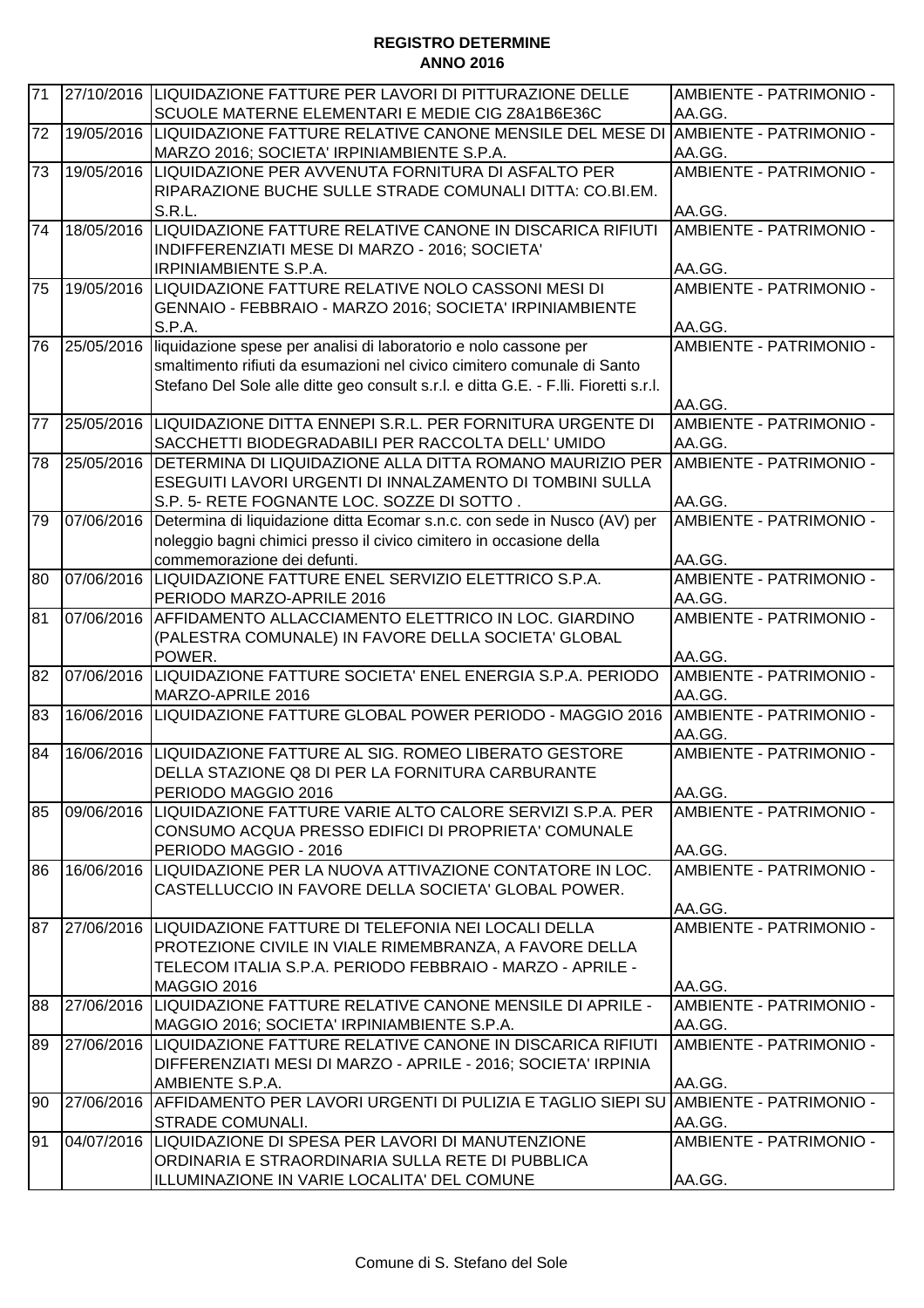| 92 | 04/07/2016     | PICCOLI LAVORI URGENTI PER ELIMINARE PERICOLO SULLA<br>STRADA COMUNALE VIA CASINO - IMPEGNO DI SPESA - | AMBIENTE - PATRIMONIO -        |
|----|----------------|--------------------------------------------------------------------------------------------------------|--------------------------------|
|    |                |                                                                                                        |                                |
|    |                | AFFIDAMENTO DIRETTO.                                                                                   | AA.GG.                         |
| 93 | 06/07/2016     | LIQUIDAZIONE COMPENSO DOVUTO ALLA DITTA "DE LUCA                                                       | AMBIENTE - PATRIMONIO -        |
|    |                | ISIDORO" PER MANUTENZIONE IMPIANTI TERMICI PRESSO EDIFICI                                              |                                |
|    |                | COMUNALI AFFIDAMENTO DIRETTO DETERMINA N.138 DEL                                                       |                                |
|    |                | 03/11/2015 FINO AL 31/12/2015                                                                          | AA.GG.                         |
| 94 | 06/07/2016     | DETERMINA DI LIQUIDAZIONE ALLA DITTA ROMANO ANTONIO PER                                                | AMBIENTE - PATRIMONIO -        |
|    |                | LAVORI URGENTI DI TAGLIO ALBERI A SEGUITO NUBIFRAGIO DEL                                               |                                |
|    |                | 09/08/2015.                                                                                            | AA.GG.                         |
| 95 | 06/07/2016     | DETERMINA DI LIQUIDAZIONE ALLA DITTA ROMANO MAURIZIO PER                                               | IAMBIENTE - PATRIMONIO -       |
|    |                | PICCOLI LAVORI URGENTI DI SISTEMAZIONE DI N. 2 TOMBINI SULLA                                           |                                |
|    |                | STRADA COMUNALE "FIUME SABATO"                                                                         | AA.GG.                         |
| 96 | 20/07/2016     | LIQUIDAZIONE RIPARAZIONE AUTOMEZZO "GASOLONE" PER                                                      | AMBIENTE - PATRIMONIO -        |
|    |                | SERVIZIO RACCOLTA RIFIUTI - SOSTITUZIONE DI POMPA E                                                    |                                |
|    |                | CILINDRO IDRAULICO TARGATO AV DB639NE                                                                  | AA.GG.                         |
| 97 |                | 20/07/2016 LIQUIDAZIONE FATTURE RELATIVE CANONE IN DISCARICA RIFIUTI                                   | AMBIENTE - PATRIMONIO -        |
|    |                | DIFFERENZIATI MESI DI MAGGIO 2016 - SOCIETA' IRPINIAMBIENTE                                            |                                |
|    |                |                                                                                                        | AA.GG.                         |
| 98 |                | 20/07/2016 LIQUIDAZIONE FATTURE RELATIVE CANONE IN DISCARICA RIFIUTI                                   | AMBIENTE - PATRIMONIO -        |
|    |                | INDIFFERENZIATI MESI DI APRILE-MAGGIO-2016 - SOCIETA'                                                  |                                |
|    |                | <b>IRPINIAMBIENTE</b>                                                                                  | AA.GG.                         |
| 99 | 20/07/2016     | ILIQUIDAZIONE FATTURE RELATIVE A NOLO CASSONI MESI DI                                                  | AMBIENTE - PATRIMONIO -        |
|    |                | APRILE-MAGGIO 2016 - SOCIETA' IRPINIAMBIENTE SPA                                                       | AA.GG.                         |
|    |                | 100 20/07/2016 LIQUIDAZIONE FATTURE GLOBAL POWER PERIODO GIUGNO 2016                                   | <b>AMBIENTE - PATRIMONIO -</b> |
|    |                |                                                                                                        | AA.GG.                         |
|    |                |                                                                                                        |                                |
|    |                | 101 20/07/2016 AFFIDAMENTO INCARICO PER LAVORI DI TAGLIO ALBERI DI PINI IN                             | AMBIENTE - PATRIMONIO -        |
|    |                | LOCALITA' PIEDICASALE                                                                                  | AA.GG.                         |
|    | 102 21/07/2016 | MANUTENZIONE ORDINARIA DEL VERDE PUBBLICO ED ARREDO                                                    | AMBIENTE - PATRIMONIO -        |
|    |                | URBANO - ANNO 2016 NOLEGGIO DI MEZZI D'OPERA ED IMPEGNO                                                |                                |
|    |                | SPESA E AFFIDAMENTO DIRETTO PER NOLO AUTOBOTTE                                                         |                                |
|    |                |                                                                                                        | AA.GG.                         |
|    | 103 04/08/2016 | SERVIZIO DI MANUTENZIONE IMPIANTO PUBBLICA ILLUMINAZIONE                                               | AMBIENTE - PATRIMONIO -        |
|    |                | ANNO 2016. DETERMINAZIONE A CONTRARRE E AVVIO                                                          |                                |
|    |                | PROCEDURA DI AFFIDAMENTO.                                                                              | AA.GG.                         |
|    |                | 104 03/08/2016 RIPARAZIONE AUTOMEZZO COMUNALE "GASOLONE" TARGATO AV - AMBIENTE - PATRIMONIO -          |                                |
|    |                | DB639NE PER SERVIZIO RACCOLTA RIFIUTI - "FRIZIONE                                                      |                                |
|    |                | <b>COMPLETA"</b>                                                                                       | AA.GG.                         |
|    | 105 03/08/2016 | APPROVAZIONE DOCUMENTI TECNICI PER PROCEDURA DI GARA                                                   | AMBIENTE - PATRIMONIO -        |
|    |                | PER AFFIDAMENTO FRAZIONAMENTO IN LOCALITA' FONTANEBOLE.                                                |                                |
|    |                | PROVVEDIMENTI.                                                                                         | AA.GG.                         |
|    | 106 04/08/2016 | AFFIDAMENTO INCARICO PER LAVORI DI PULIZIA FOSSO                                                       | AMBIENTE - PATRIMONIO -        |
|    |                | CARBONARA - IMPEGNO SPESA ED AFFIDAMENTO DIRETTO                                                       | AA.GG.                         |
|    |                | 107 18/08/2016 LIQUIDAZIONE FATTURE RELATIVE NOLO CASSONI MESI DI                                      | AMBIENTE - PATRIMONIO -        |
|    |                | GIUGNO - 2016; SOCIETA' IRPINIAMBIENTE S.P.A.                                                          | AA.GG.                         |
|    |                | 108 18/08/2016 LIQUIDAZIONE FATTURE RELATIVE CANONE MENSILE MESE DI                                    | AMBIENTE - PATRIMONIO -        |
|    |                | GIUGNO - 2016; SOCIETA' IRPINIAMBIENTE S.P.A.                                                          | AA.GG.                         |
|    |                | 109 18/08/2016 LIQUIDAZIONE FATTURE RELATIVE CANONE IN DISCARICA RIFIUTI                               | AMBIENTE - PATRIMONIO -        |
|    |                | DIFFERRENZIATI MESE DI GIUGNO - 2016; SOCIETA'                                                         |                                |
|    |                | <b>IRPINIAMBIENTE S.P.A.</b>                                                                           | AA.GG.                         |
|    | 110 18/08/2016 | LIQUIDAZIONE FATTURE RELATIVE CANONE IN DISCARICA RIFIUTI                                              | AMBIENTE - PATRIMONIO -        |
|    |                |                                                                                                        |                                |
|    |                | INDIFFERENZIATI MESE DI GIUGNO - 2016; SOCIETA'                                                        |                                |
|    |                | <b>IRPINIAMBIENTE S.P.A.</b>                                                                           | AA.GG.                         |
|    |                | 111 18/08/2016 LIQUIDAZIONE FATTURA SOCIETA' ENEL ENERGIA S.P.A. PERIODO                               | <b>AMBIENTE - PATRIMONIO -</b> |
|    |                | MAGGIO -GIUGNO 2016                                                                                    | AA.GG.                         |
|    |                | 112 18/08/2016 LIQUIDAZIONE FATTURE AL SIG. ROMEO LIBERATO GESTORE                                     | AMBIENTE - PATRIMONIO -        |
|    |                | DELLA STAZIONE Q8 PER FORNITURA CARBURANTE PERIODO                                                     |                                |
|    |                | GIUGNO - LUGLIO 2016                                                                                   | AA.GG.                         |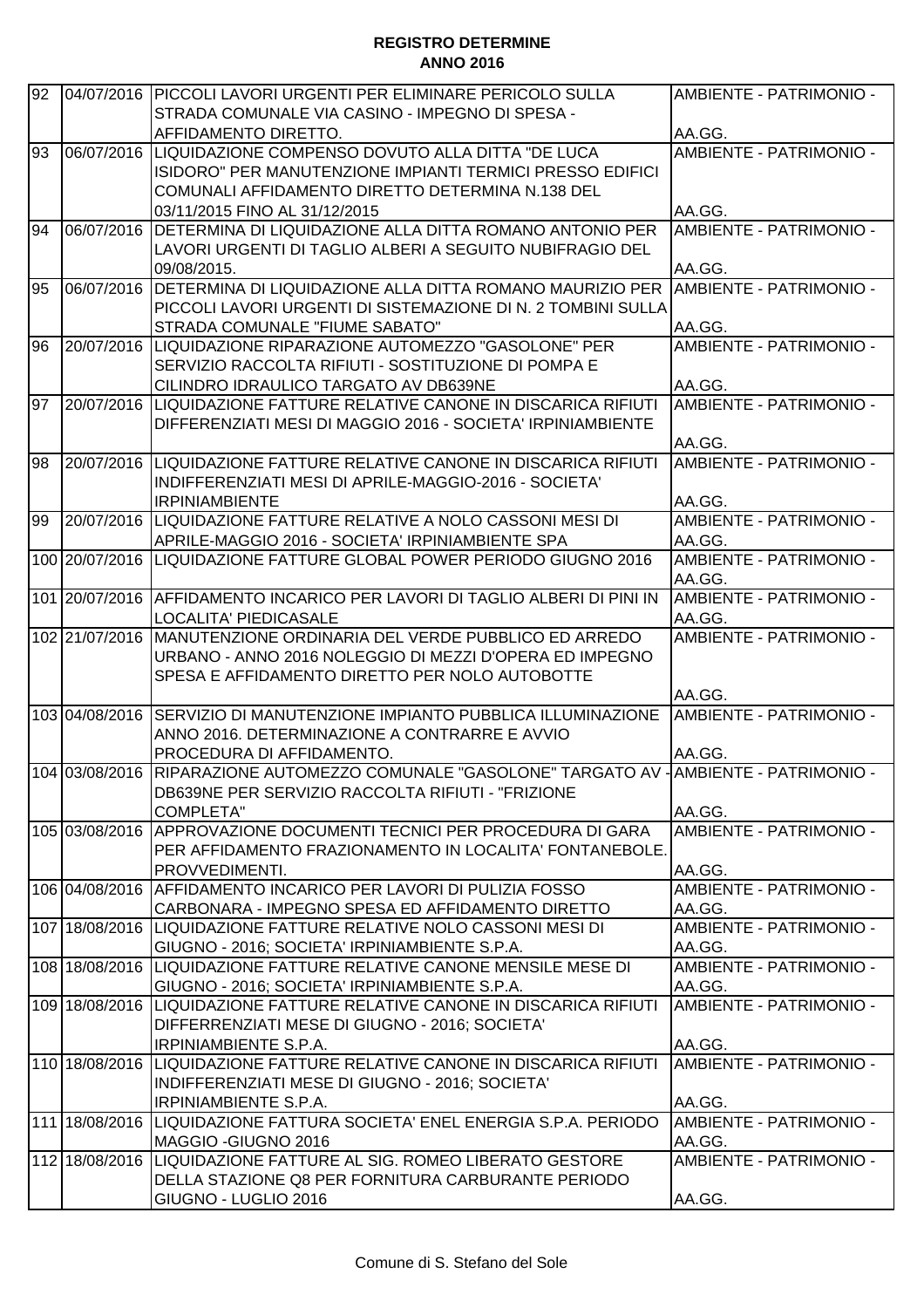| 113 18/08/2016 | LIQUIDAZIONE PER AVVENUTA FORNITURA DI ASFALTO PER<br>RIPARAZIONE BUCHE SULLE STRADE COMUNALI DITTA: CO.BI.EM.                                                                                                                             | AMBIENTE - PATRIMONIO -                            |
|----------------|--------------------------------------------------------------------------------------------------------------------------------------------------------------------------------------------------------------------------------------------|----------------------------------------------------|
|                | <b>S.R.L.</b>                                                                                                                                                                                                                              | AA.GG.                                             |
| 114 18/08/2016 | LIQUIDAZIONE FATTURE GLOBAL POWER PERIODO - LUGLIO - 2016  AMBIENTE - PATRIMONIO -                                                                                                                                                         | AA.GG.                                             |
|                | 115 18/08/2016 LIQUIDAZIONE DITTA "OFFICINA IRPINA S.N.C." DEI SIG.RI FAVATO<br><b>GERARDO E CUCCINIELLO MODESTINO PER RIPARAZIONE</b><br>AUTOMEZZO "GASOLONE " TARGATO AV-DB639NE PER SERVIZIO<br>RACCOLTA RIFIUTI - "FRIZIONE COMPLETA " | AMBIENTE - PATRIMONIO -<br>AA.GG.                  |
|                | 116 18/08/2016 LIQUIDAZIONE FATTURE ENEL SERVIZIO ELETTRICO SPA PERIODO<br>MAGGIO - GIUGNO 2016                                                                                                                                            | <b>AMBIENTE - PATRIMONIO -</b><br>AA.GG.           |
|                | 117 18/08/2016 LIQUIDAZIONE DITTA "ECOBUIDING S.R.L." PER LAVORI DI<br>SMALTIMENTO RIFIUTI VARI.                                                                                                                                           | AMBIENTE - PATRIMONIO -<br>AA.GG.                  |
|                | 118 18/08/2016 LIQUIDAZIONE FATTURE METAEDIL COM S.R.L. PERIODO - APRILE - AMBIENTE - PATRIMONIO -<br>MAGGIO 2016                                                                                                                          | AA.GG.                                             |
| 119 01/09/2016 | IMPEGNO DI SPESA ED AFFIDAMENTO INCARICO PER VARI PICCOLI AMBIENTE - PATRIMONIO -<br>LAVORI PRESSO CENTRO DI RACCOLTA IN VIA MADONNELLA                                                                                                    | AA.GG.                                             |
|                | 120 13/09/2016 LIQUIDAZIONE FATTURE GLOBAL POWER PERIODO AGOSTO 2016                                                                                                                                                                       | AMBIENTE - PATRIMONIO -<br>AA.GG.                  |
|                | 121 16/09/2016  LIQUIDAZIONE FATTURE AL SIG. ROMEO LIBERATO DELLA<br>STAZIONE Q8 PER FORNITURA CARBURANTE PERIODO AGOSTO<br>2016                                                                                                           | AMBIENTE - PATRIMONIO -<br>AA.GG.                  |
| 122 27/09/2016 | IPRESA D'ATTO DEL PROVVEDIMENTO DEL TRIBUNALE DI<br>AVELLINO V.G. N.587/2016 E DEL 4/03/2016 E VOLTURA DI<br>CONTRATTO DI LOCAZIONE REP. N. 89/2010                                                                                        | AMBIENTE - PATRIMONIO -<br>AA.GG.                  |
| 123 30/09/2016 | LIQUIDAZIONE ALLA DITTA "AGRICOM" PER NOLO AUTOBOTTE PER AMBIENTE - PATRIMONIO -<br><b>IRRIGAZIONE VERDE PUBBLICO</b>                                                                                                                      | AA.GG.                                             |
|                | 124 30/09/2016 LIQUIDAZIONE ALLA DITTA AGRICOM PER LAVORI DI PULIZIA<br><b>FOSSO CARBONARA</b>                                                                                                                                             | AMBIENTE - PATRIMONIO -<br>AA.GG.                  |
| 125 30/09/2016 | LIQUIDAZIONE FATTURE RELATIVE CANONE MENSILE DEL MESE DI AMBIENTE - PATRIMONIO -<br>LUGLIO 2016; SOCIETA' IRPINIAMBIENTE SPA                                                                                                               | AA.GG.                                             |
| 126 30/09/2016 | LIQUIDAZIONE FATTURE VARIE ALTO CALORE SERVIZI SPA PER<br>CONSUMO ACQUA PRESSO EDIFICI DI PROPRIETA' COMUNALE<br>PERIODO AGOSTO - OTTOBRE - 2016                                                                                           | AMBIENTE - PATRIMONIO -<br>AA.GG.                  |
|                | 127 30/09/2016 LIQUIDAZIONE FATTURE RELATIVE NOLO CASSONI MESI DI LUGLIO AMBIENTE - PATRIMONIO -<br>- 2016; SOCIETA' IRPINIAMBIENTE SPA                                                                                                    | AA.GG.                                             |
|                | 128 30/09/2016 LIQUIDAZIONE FATTURE RELATIVE CANONE IN DISCARICA RIFIUTI<br>INDIFFERENZIATI MESE DI LUGLIO - 2016; SOCIETA'<br><b>IRPINIAMBIENTE SPA</b>                                                                                   | AMBIENTE - PATRIMONIO -<br>AA.GG.                  |
|                | 129 30/09/2016 LIQUIDAZIONE FATTURE RELATIVE A CANONE IN DISCARICA<br>RIFIUTI DIFFERENZIATI MESI DI LUGLIO - 2016; SOCIETA'<br><b>IRPINIAMBIENTE SPA</b>                                                                                   | AMBIENTE - PATRIMONIO -<br>AA.GG.                  |
| 130 06/10/2016 | COSTITUZIONE UFFICIO ELETTORALE ED AUTORIZZAZIONE<br>LAVORO STRAORDINARIO CONSULTAZIONI ELETTORALI                                                                                                                                         | AMBIENTE - PATRIMONIO -                            |
| 131 25/10/2016 | REFERENDUM COSTITUZIONALE DEL A DICEMBRE 2016<br>DETERMINA A CONTRARRE PER INDIZIONE 3° ASTA PUBBLICA PER<br>VENDITA DEL MATERIALE LEGNOSO PARTICELLA FORESTALE 19<br>(EXTRA PAF) IN LOCALITA' MADONNELLA                                  | AA.GG.<br><b>AMBIENTE - PATRIMONIO -</b><br>AA.GG. |
|                | 132 25/10/2016 LIQUIDAZIONE PER NUOVA ATTIVAZIONE CONTATORE<br>(PALESTRA9) IN LOC. GIARDINO IN FAVORE DELLA SOCIETA'<br><b>GLOBAL POWER</b>                                                                                                | AMBIENTE - PATRIMONIO -<br>AA.GG.                  |
|                | 133 25/10/2016 LIQUIDAZIONE DITTA C.G.E. DI CELLA GIUSEPPE PER SERVIZIO<br>MANUTENZIONE IMPIANTO PUBBLICA ILLUMINAZIONE (PERIODO DI                                                                                                        | AMBIENTE - PATRIMONIO -                            |
|                | PROROGA MESI 6 FINO AL 27/08/2016)                                                                                                                                                                                                         | AA.GG.                                             |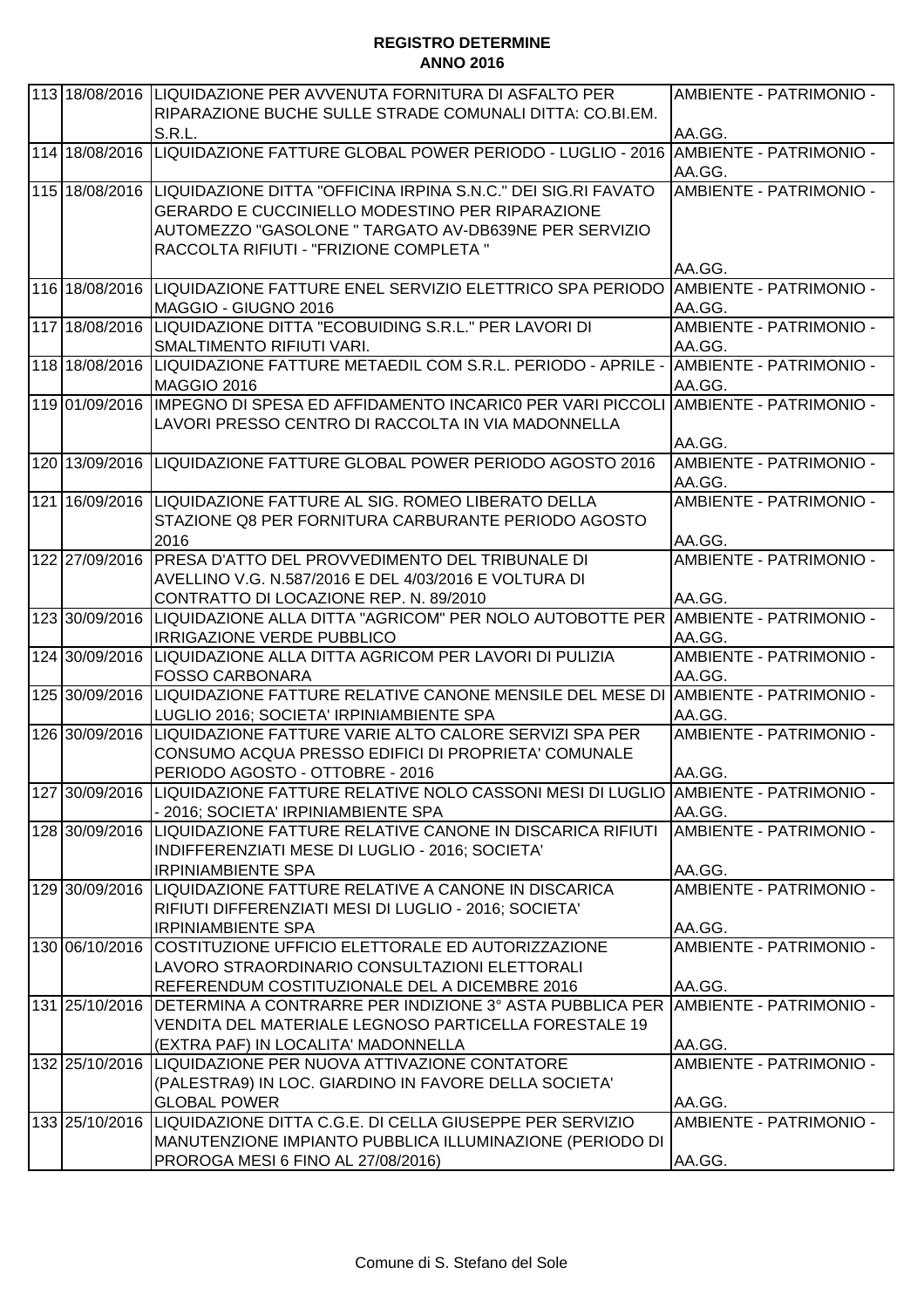| 134 25/10/2016 | LIQUIDAZIONE PER AVVENUTA ESECUZIONE DEI LAVORI DI TAGLIO AMBIENTE - PATRIMONIO -<br>ERBA E PULIZIA CUNETTE STRADALI DITTA ROMANO ANTONIO |                                |
|----------------|-------------------------------------------------------------------------------------------------------------------------------------------|--------------------------------|
|                |                                                                                                                                           | AA.GG.                         |
|                | 135 25/10/2016 LIQUIDAZIONE FATTURE AL SIG. ROMEO LIBERATO GESTORE                                                                        | AMBIENTE - PATRIMONIO -        |
|                | DELLA STAZIONE Q8 PER FORNITURA CARBURANTE PERIODO                                                                                        |                                |
|                | <b>SETTEMBRE 2016</b>                                                                                                                     | AA.GG.                         |
| 136 28/10/2016 | LAVORI DI SISTEMAZIONI FONTANINI PUBBLICI IN VIA FONTANA                                                                                  | <b>AMBIENTE - PATRIMONIO -</b> |
|                | CAPOCASALE: PROVVEDIMENTI                                                                                                                 | AA.GG.                         |
| 137 31/10/2016 | <b>INOLEGGIO BAGNI CHIMICI PRESSO IL CIVICO CIMITERO IN</b>                                                                               | AMBIENTE - PATRIMONIO -        |
|                | OCCASIONE DELLA COMMEMORAZIONE DEI DEFUNTI.                                                                                               |                                |
|                | AFFIADAMENTO ALLA DITTA ECOMAR S.N.C. CON SEDE IN NUSCO -                                                                                 |                                |
|                | AV-IMPEGNO DI SPESA                                                                                                                       | AA.GG.                         |
| 138 02/11/2016 | LIQUIDAZIONE DITTA TG SRL.S PER INTERVENTO URGENTE DI                                                                                     | AMBIENTE - PATRIMONIO -        |
|                | RIPRISTINO DEL TRATTO DI STRADA COMUNALE VIA CASINO                                                                                       | AA.GG.                         |
|                | 139 02/11/2016 LIQUIDAZIONE FATTURE SOCIETA' ENEL ENERGIA S.P.A. PERIODO                                                                  | AMBIENTE - PATRIMONIO -        |
|                | LUGLIO-AGOSTO 2016                                                                                                                        | AA.GG.                         |
|                | 140 31/10/2016 LIQUIDAZIONE FATTURE ENEL SERVIZIO ELETTRICO S.P.A.                                                                        | AMBIENTE - PATRIMONIO -        |
|                | PERIODO LUGLIO 2016                                                                                                                       | AA.GG.                         |
|                | 141 02/11/2016 LIQUIDAZIONE FATTURE GLOBAL POWER PERIODO SETTEMBRE 201AMBIENTE - PATRIMONIO -                                             |                                |
|                |                                                                                                                                           | AA.GG.                         |
|                | 142 04/11/2016 LIQUIDAZIONE FATTURE RELATIVE NOLO CASSONI MESE DI                                                                         | AMBIENTE - PATRIMONIO -        |
|                | AGOSTO 2016- SOCIETA' IRPINIAMBIENTE S.P.A.                                                                                               | AA.GG.                         |
| 143 04/11/2016 | LIQUIDAZIONE FATTURE RELATIVE CANONE MENSILE DEL MESE DI AMBIENTE - PATRIMONIO -                                                          |                                |
|                | AGOSTO -2016- SOCIETA' IRPINIAMBIENTE S.P.A.                                                                                              | AA.GG.                         |
| 144 04/11/2016 | ILIQUIDAZIONE FATTURE RELATIVE CANONE IN DISCARICA RIFIUTI                                                                                | AMBIENTE - PATRIMONIO -        |
|                | INDIFFERENZIATI MESE DI AGOSTO 2016 - SOCIETA'                                                                                            |                                |
|                | <b>IRPINIAMBIENTE S.P.A</b>                                                                                                               | AA.GG.                         |
|                | 145 04/11/2016 LIQUIDAZIONE FATTURE RELATIVE CANONE IN DISCARICA RIFIUTI                                                                  | AMBIENTE - PATRIMONIO -        |
|                | DIFFERENZIATI MESE DI AGOSTO 2016- SOCIETA' IRPINA AMBIENTE                                                                               |                                |
|                | <b>S.P.A.</b>                                                                                                                             | AA.GG.                         |
|                | 146 11/11/2016 LIQUIDAZIONE DITTA " SPEED AUTO" DI EUGENIO LUCIANO                                                                        | AMBIENTE - PATRIMONIO -        |
|                | MARICONDA PER LAVORI VARI SU AUTOMEZZO "PORTER PIAGGIO"<br>-TARG. DY142FY- SOSTITUZIONE BATTERIA - PER SERVIZIO                           |                                |
|                | <b>RACCOLTA RIFIUTI</b>                                                                                                                   | AA.GG.                         |
| 147 11/11/2016 | LIQUIDAZIONE FATTURE GLOBAL POWER PERIODO OTTOBRE 2016 AMBIENTE - PATRIMONIO -                                                            |                                |
|                |                                                                                                                                           | AA.GG.                         |
|                | 148 11/11/2016 LIQUIDAZIONE FATTURE AL SIG. ROMEO LIBERATO GESTORE                                                                        | AMBIENTE - PATRIMONIO -        |
|                | DELLA STAZIONE Q8 PER FORNITURA CARBURANTE PERIODO                                                                                        |                                |
|                | OTTOBRE 2016                                                                                                                              | AA.GG.                         |
|                | 149 23/11/2016 LIQUIDAZIONE DITTA "GIORDANO FRANCESCO" & C. S.R.L. PER                                                                    | AMBIENTE - PATRIMONIO -        |
|                | ESUMAZIONE NEL CIVICO CIMITERO COMUNALE DI SANTO                                                                                          |                                |
|                | <b>STEFANO DEL SOLE</b>                                                                                                                   | AA.GG.                         |
|                | 150 23/11/2016 LIQUIDAZIONE VARIE DITTE PER PICCOLI LAVORI ESEGUITI                                                                       | AMBIENTE - PATRIMONIO -        |
|                | PRESSO CENTRO DI RACCOLTA IN VIA MADONNELLA                                                                                               | AA.GG.                         |
|                | 151 12/12/2016 LIQUIDAZIONE FATTURE AL SIG. ROMEO LIBERATO GESTORE                                                                        | AMBIENTE - PATRIMONIO -        |
|                | DELLA STAZIONE Q 8 PER FORNITURA CARBURANTE PERIODO                                                                                       |                                |
|                | NOVEMBRE 2016                                                                                                                             | AA.GG.                         |
| 152 12/12/2016 | LIQUIDAZIONE FATTURE GLOBAL POWER PERIODO- NOVEMBRE                                                                                       | AMBIENTE - PATRIMONIO -        |
|                | 2016                                                                                                                                      | AA.GG.                         |
|                | 153 12/12/2016 LIQUIDAZIONE FATTURE RELATIVE NOLO CASSONI MESI DI                                                                         | AMBIENTE - PATRIMONIO -        |
|                | SETTEMBRE - 2016 SOCIETA' IRPINIAMBIENTE S.P.A.                                                                                           | AA.GG.                         |
|                | 154 12/12/2016 LIQUIDAZIONE FATTURE RELATIVE CANONE MENSILE DEL MESE DI AMBIENTE - PATRIMONIO -                                           |                                |
|                | SETTEMBRE 2016 - SOCIETA' IRPINIAMBIENTE S.P.A.                                                                                           | AA.GG.                         |
|                | 155 12/12/2016 LIQUIDAZIONE FATTURE RELATIVE CANONE IN DISCARICA RIFIUTI                                                                  | AMBIENTE - PATRIMONIO -        |
|                | INDIFFERENZIATI MESE DI SETTEMBRE 2016 - SOCIETA'                                                                                         |                                |
|                | IRPINIAMBIENTE S. P.A.                                                                                                                    | AA.GG.                         |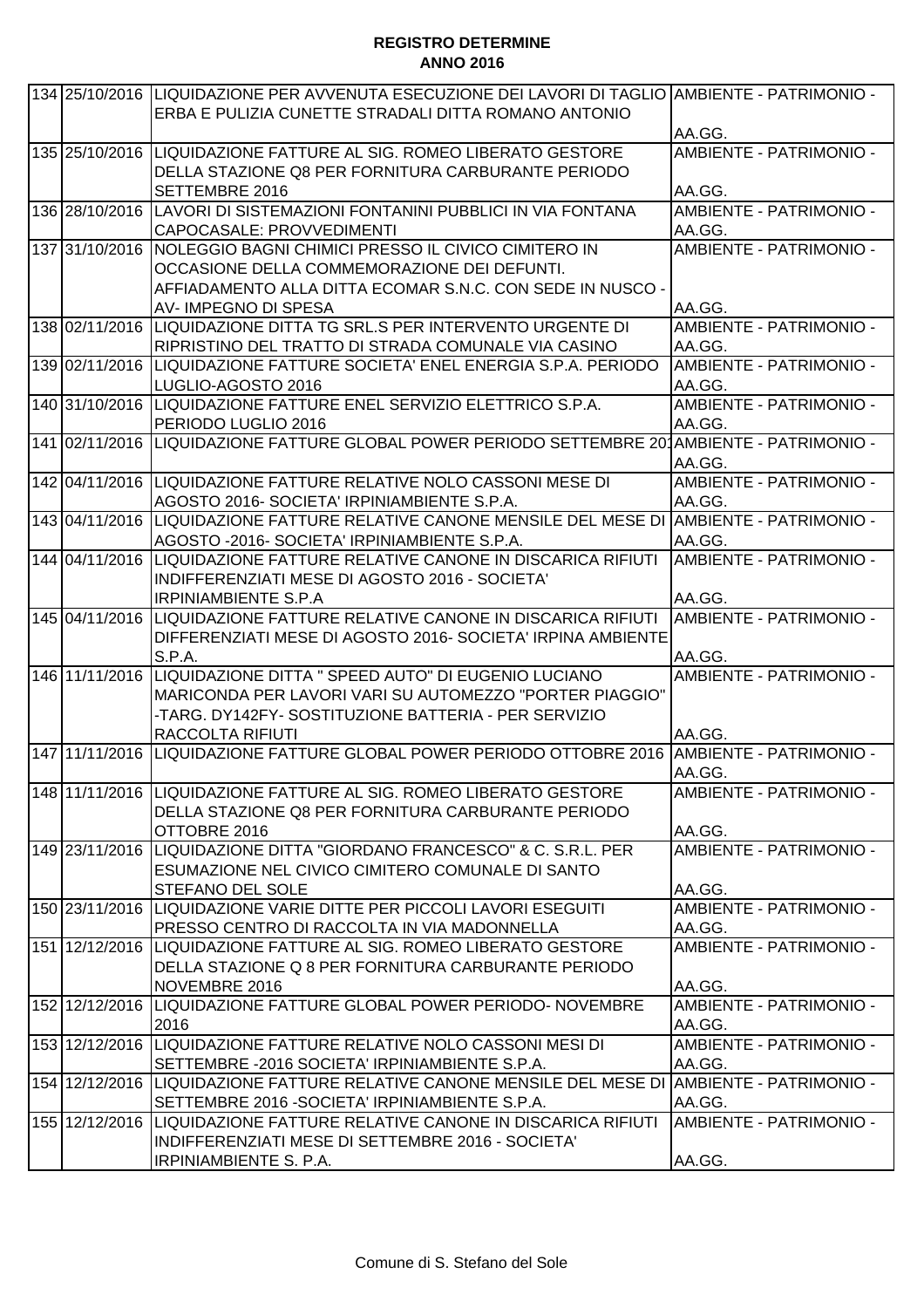|                |                                                                                                   | AMBIENTE - PATRIMONIO -        |
|----------------|---------------------------------------------------------------------------------------------------|--------------------------------|
|                | DIFFERENZIATI MESE DI SETTEMBRE 2016 - SOCIETA'                                                   |                                |
|                | <b>IRPINIAMBIENTE S.P.A.</b>                                                                      | AA.GG.                         |
| 157 12/12/2016 | IMPEGNO DI SPESA ED AFFIDAMENTO INCARICO PER                                                      | AMBIENTE - PATRIMONIO -        |
|                | REALIZZAZIONE PALIZZATA IN LEGNO PRESSO CENTRO DI                                                 |                                |
|                | RACCOLTA IN VIA MADONNELLA                                                                        | AA.GG.                         |
| 158 12/12/2016 | IDETERMINA DI LIQUIDAZIONE DITTA ECOMAR S.N.C. CON SEDE IN                                        | AMBIENTE - PATRIMONIO -        |
|                | NUSCO - (AV) - PER NOLEGGIO BAGNI CHIMICI PRESSO IL CIVICO                                        |                                |
|                | CIMITERO IN OCCASIONE DELLA COMMEMORAZIONE DEI DEFUNTI                                            |                                |
|                | <b>ANNO 2016</b>                                                                                  | AA.GG.                         |
| 159 12/12/2016 | LIQUIDAZIONE FATTURA PER COMPETENZE TECNICHE PER IL                                               | AMBIENTE - PATRIMONIO -        |
|                | FRAZIONAMENTO ESEGUITO IN LOCALITA' FONTANEBOLE DAL                                               |                                |
|                | GEOM. AMOROSO FABIO- CIG Z1E190A132                                                               | AA.GG.                         |
| 160 20/12/2016 | RIPARAZIONE AUTOMEZZO COMUNALE "GASALONE" TARGATO AV -                                            | <b>AMBIENTE - PATRIMONIO -</b> |
|                | DB 639 NE E " PORTER" TARGATO DY142FY PER SERVIZIO                                                |                                |
|                | RACCOLTA RIFIUTI                                                                                  | AA.GG.                         |
| 161 20/12/2016 | ILIQUIDAZIONE PER LAVORO DI URGENZA A SEGUITO ATTI                                                | AMBIENTE - PATRIMONIO -        |
|                | VANDALICI PRESSO PIAZZA OSCAR BRINI E FONTANA                                                     |                                |
|                | CAPOCASALE DANNI SU FONTANA E FONTANINI PUBBLICI                                                  |                                |
|                | MEDIANTE AFFIDAMENTO DEI LAVORI ALLA DITTA DE LUCA                                                |                                |
|                | <b>ISIDORO DI SANTO STEFANO DEL SOLE</b>                                                          | AA.GG.                         |
|                | 162 20/12/2016 LAVORI DI SOSTITUZIONE RETE IDRICA PRESSO IMPIANTO                                 | AMBIENTE - PATRIMONIO -        |
|                | POLIFUNZIONALE LOC. GIARDINO : PROVVEDIMENTI                                                      | AA.GG.                         |
| 163 20/12/2016 | LIQUIDAZIONE FATTURE VARIE ALTO CALORE SERVIZI S.P.A. PER                                         | AMBIENTE - PATRIMONIO -        |
|                | CONSUMO ACQUA PRESSO EDIFICIO DI PROPRIETA' COMUNALE -                                            |                                |
|                | PERIODO NOVEMBRE 2016- GENNAIO 2017                                                               | AA.GG.                         |
|                | 164 20/12/2016 LIQUIDAZIONE FATTURE ENEL SERVIZIO ELETTRICO S.P.A.-                               | AMBIENTE - PATRIMONIO -        |
|                | PERIODO AGOSTO-SETTEMBRE 2016                                                                     | AA.GG.                         |
|                | 165 21/12/2016 IMPEGNO DI SPESA ED AFFIDAMENTO LAVORO PER RIPARAZIONE AMBIENTE - PATRIMONIO -     |                                |
|                | <b>BUCHE SU STRADE COMUNALI</b>                                                                   | AA.GG.                         |
|                | 166 20/12/2016 LIQUIDAZIONE FATTURE SOCIETA' ENEL ENERGIA S.P.A. -PERIODO AMBIENTE - PATRIMONIO - |                                |
|                | SETTEMBRE - OTTOBRE 2016                                                                          | AA.GG.                         |

| AUTOMOBILISTICHE ANNO 2016                              |                                                                                                                                                                                                                                                                                                                                                                                                                                                                                                                                                                                                                                                                                                                                                                                                                                                                                                                            |
|---------------------------------------------------------|----------------------------------------------------------------------------------------------------------------------------------------------------------------------------------------------------------------------------------------------------------------------------------------------------------------------------------------------------------------------------------------------------------------------------------------------------------------------------------------------------------------------------------------------------------------------------------------------------------------------------------------------------------------------------------------------------------------------------------------------------------------------------------------------------------------------------------------------------------------------------------------------------------------------------|
|                                                         |                                                                                                                                                                                                                                                                                                                                                                                                                                                                                                                                                                                                                                                                                                                                                                                                                                                                                                                            |
| NELLE SCUOLE, PROTEZIONE CIVILE E BIBLIOTECA COMUNALE A |                                                                                                                                                                                                                                                                                                                                                                                                                                                                                                                                                                                                                                                                                                                                                                                                                                                                                                                            |
| <b>FAVORE DELLA TELECOM</b>                             |                                                                                                                                                                                                                                                                                                                                                                                                                                                                                                                                                                                                                                                                                                                                                                                                                                                                                                                            |
|                                                         |                                                                                                                                                                                                                                                                                                                                                                                                                                                                                                                                                                                                                                                                                                                                                                                                                                                                                                                            |
| IFAVORE DELL'ALTO CALORE SPA                            |                                                                                                                                                                                                                                                                                                                                                                                                                                                                                                                                                                                                                                                                                                                                                                                                                                                                                                                            |
|                                                         |                                                                                                                                                                                                                                                                                                                                                                                                                                                                                                                                                                                                                                                                                                                                                                                                                                                                                                                            |
| ASSISTENZA SOFTWARE GESTIONE PERSONALE DIPENDENTE CIG.  |                                                                                                                                                                                                                                                                                                                                                                                                                                                                                                                                                                                                                                                                                                                                                                                                                                                                                                                            |
| ZA914BE2F8                                              |                                                                                                                                                                                                                                                                                                                                                                                                                                                                                                                                                                                                                                                                                                                                                                                                                                                                                                                            |
|                                                         |                                                                                                                                                                                                                                                                                                                                                                                                                                                                                                                                                                                                                                                                                                                                                                                                                                                                                                                            |
| <b>SPA SCUOLABUS</b>                                    |                                                                                                                                                                                                                                                                                                                                                                                                                                                                                                                                                                                                                                                                                                                                                                                                                                                                                                                            |
|                                                         |                                                                                                                                                                                                                                                                                                                                                                                                                                                                                                                                                                                                                                                                                                                                                                                                                                                                                                                            |
| COMUNALI, A FAVORE DELL'ALTO CALORE SERVIZI SPA         |                                                                                                                                                                                                                                                                                                                                                                                                                                                                                                                                                                                                                                                                                                                                                                                                                                                                                                                            |
|                                                         |                                                                                                                                                                                                                                                                                                                                                                                                                                                                                                                                                                                                                                                                                                                                                                                                                                                                                                                            |
|                                                         |                                                                                                                                                                                                                                                                                                                                                                                                                                                                                                                                                                                                                                                                                                                                                                                                                                                                                                                            |
| <b>FAVORE DELLA TELECOM.</b>                            |                                                                                                                                                                                                                                                                                                                                                                                                                                                                                                                                                                                                                                                                                                                                                                                                                                                                                                                            |
|                                                         | <b>SETTORE FINANZIARIO</b>                                                                                                                                                                                                                                                                                                                                                                                                                                                                                                                                                                                                                                                                                                                                                                                                                                                                                                 |
|                                                         |                                                                                                                                                                                                                                                                                                                                                                                                                                                                                                                                                                                                                                                                                                                                                                                                                                                                                                                            |
|                                                         | <b>ISETTORE FINANZIARIO</b>                                                                                                                                                                                                                                                                                                                                                                                                                                                                                                                                                                                                                                                                                                                                                                                                                                                                                                |
|                                                         |                                                                                                                                                                                                                                                                                                                                                                                                                                                                                                                                                                                                                                                                                                                                                                                                                                                                                                                            |
| SOFTWARE AREA RAGIONERIA                                |                                                                                                                                                                                                                                                                                                                                                                                                                                                                                                                                                                                                                                                                                                                                                                                                                                                                                                                            |
|                                                         | 28/01/2016 IMPEGNO E LIQUIDAZIONE ALL'ECONOMO DELLE TASSE SETTORE FINANZIARIO<br>28/01/2016 IMPEGNO SPESA SERVIZIO DI TELEFONIA NEGLI UFFICI COMUNALI, SETTORE FINANZIARIO<br>28/01/2016 IMPEGNO SPESA SERVIZIO IDRICO NEGLI IMMOBILI COMUNALI, A SETTORE FINANZIARIO<br>28/01/2016 IMPEGNO PER RINNOVO CONTRATTO PER MANUTENZIONE ED SETTORE FINANZIARIO<br>28/01/2016 LIQUIDAZIONE POLIZZE ASSICURATIVE ALLIANZ ASSICURAZIONI SETTORE FINANZIARIO<br>29/01/2016  LIQUIDAZIONE FATTURE SERVIZIO IDRICO NEGLI IMMOBILI SETTORE FINANZIARIO<br>29/01/2016 LIQUIDAZIONE FATTURE DI TELEFONIA NEGLI UFFICI COMUNALI. SETTORE FINANZIARIO<br>NELLE SCUOLE, PROTEZIONE CIVILE E BIBLIOTECA COMUNALE A<br>29/01/2016  LIQUIDAZIONE FATTURE PER FORNTITURA MATERIALI E SERVIZI<br>29/01/2016 ILIQUIDAZIONE COMPENSO LSU ORE ANNO 2015<br>03/02/2016  LIQUIDAZIONE DITTA MAGGIOLI INFORMATICA LA FORNITURA DEI SETTORE FINANZIARIO |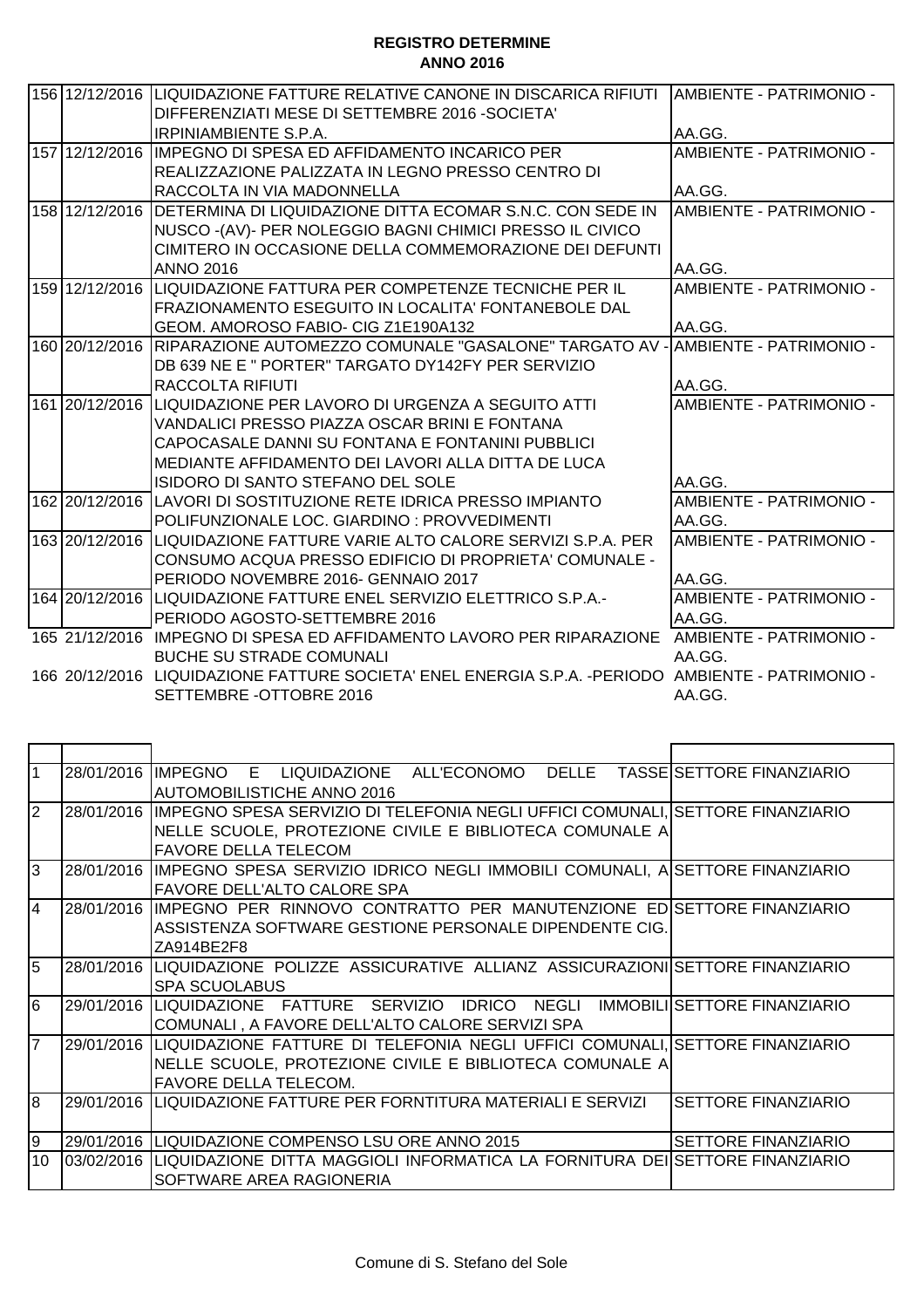| 03/02/2016 IIMPEGNO SPESA PER LA FORNITURA DI MATERIALI DI PULIZIA E SETTORE FINANZIARIO |
|------------------------------------------------------------------------------------------|
| 03/02/2016 IMPEGNO E LIQUIDAZIONE DITTA SERVICE POINT DI NATALINO SETTORE FINANZIARIO    |
| 12/02/2016 LIQUIDAZIONE FATTURE SERVIZIO IDRICO NELLE SCUOLE SETTORE FINANZIARIO         |
| 12/02/2016 IMPEGNO E LIQUIDAZIONE SERVIZIO FORNITURA METANO ALLE SETTORE FINANZIARIO     |
| 12/02/2016 LIQUIDAZIONE FATTURE PER ACQUISTO DI PNEUMATICI PER GLI SETTORE FINANZIARIO   |
| 01/03/2016 LIQUIDAZIONE DITTA CASTIELLO ROBERTO & C. S.A.S. PER IL SETTORE FINANZIARIO   |
| 01/03/2016 LIQUIDAZIONE POLIZZE ASSICURATIVE ALLIANZ ASSICURAZIONI SETTORE FINANZIARIO   |
| 01/03/2016 LIQUIDAZIONE FATTURE DITTA DI DONATO PETROLI SRL PER LA SETTORE FINANZIARIO   |
| SETTORE FINANZIARIO                                                                      |
| SETTORE FINANZIARIO                                                                      |
| SETTORE FINANZIARIO                                                                      |
| <b>SETTORE FINANZIARIO</b>                                                               |
| IMPEGNO PER ACQUISTO SUPPELLETTILI PER LA BIBLIOTECA SETTORE FINANZIARIO                 |
| SETTORE FINANZIARIO                                                                      |
| SETTORE FINANZIARIO                                                                      |
| SETTORE FINANZIARIO                                                                      |
| SETTORE FINANZIARIO                                                                      |
| SETTORE FINANZIARIO                                                                      |
| <b>SETTORE FINANZIARIO</b>                                                               |
| SETTORE FINANZIARIO                                                                      |
| SETTORE FINANZIARIO                                                                      |
| <b>SETTORE FINANZIARIO</b>                                                               |
| SETTORE FINANZIARIO                                                                      |
| SETTORE FINANZIARIO                                                                      |
| SETTORE FINANZIARIO                                                                      |
| <b>SETTORE FINANZIARIO</b>                                                               |
| SETTORE FINANZIARIO                                                                      |
|                                                                                          |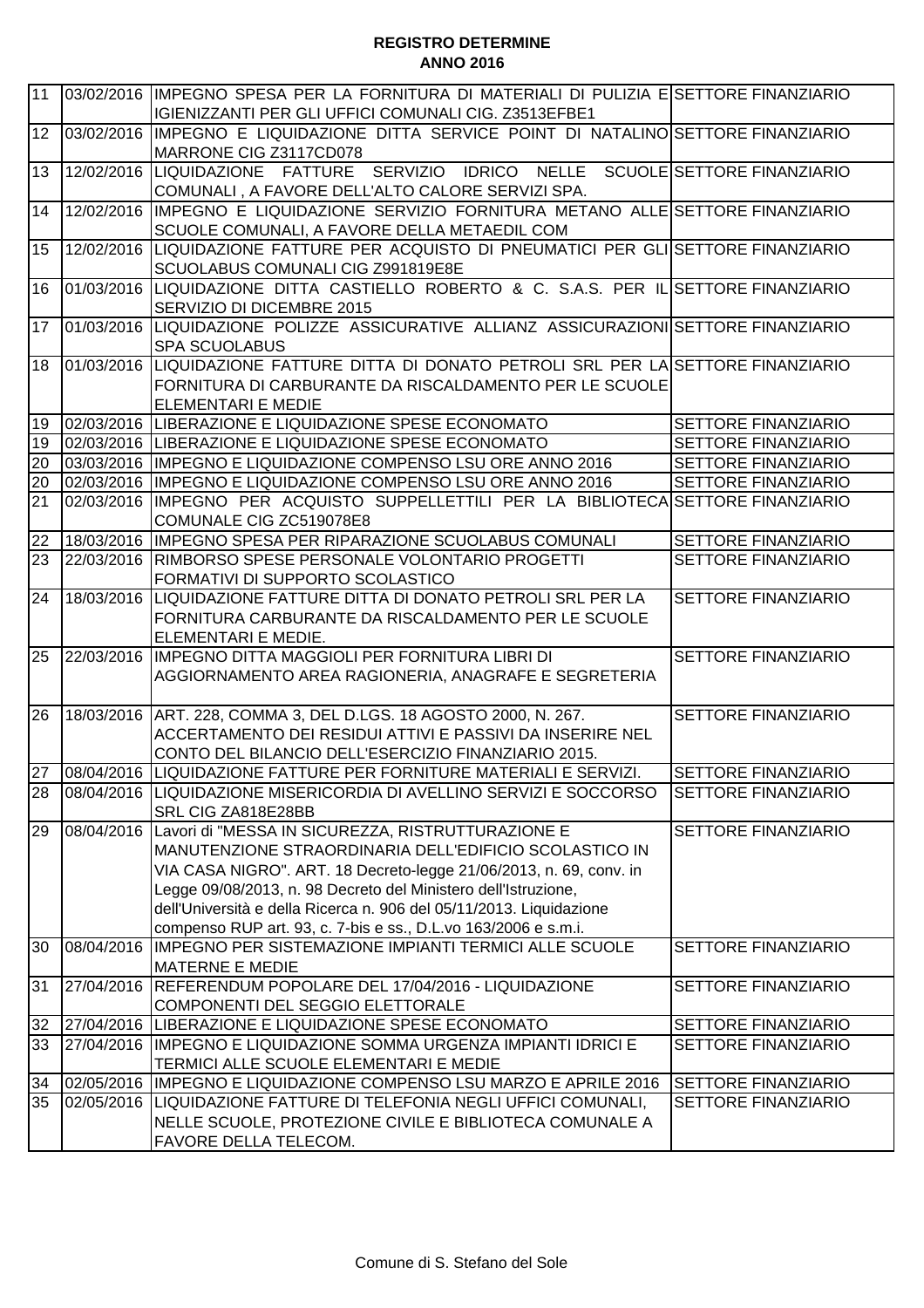| 36       | 16/05/2016 | ELEZIONI REFERENDUM POPOLARE DEL 17 APRILE 2016 -<br>LIQUIDAZIONE COMPENSO PER LAVORO STRAORDINARIO SVOLTO                                                                   | SETTORE FINANZIARIO                                      |
|----------|------------|------------------------------------------------------------------------------------------------------------------------------------------------------------------------------|----------------------------------------------------------|
|          |            | DAL PERSONALE COMPETENTE L'U.E.C. DAL 27.02.2016 AL                                                                                                                          |                                                          |
|          |            | 22.04.2016.                                                                                                                                                                  |                                                          |
| 38       |            | 19/05/2016 LIQUIDAZIONE FATTURE PER FORNITURA MATERIALI E SERVIZI.                                                                                                           | SETTORE FINANZIARIO                                      |
| 38       | 20/05/2016 | IMPEGNO PER AGGIORNAMENTO E ASSISTENZA SOFTWAR<br>GESTIONE DEL PERSONALE DIPENDENTE CIG. ZA914BE2F8.                                                                         | SETTORE FINANZIARIO                                      |
| 39       | 26/05/2017 | IMPEGNO PER AFFIDAMENTO FORNITURA DI CARBURANTE PER<br>AUTOTRAZIONE SCUOLABUS COMUNALI.                                                                                      | <b>SETTORE FINANZIARIO</b>                               |
| 40       | 07/06/2016 | Impegno e liquidazione compenso LSU maggio 2016.                                                                                                                             | SETTORE FINANZIARIO                                      |
| 41       | 07/06/2016 | LIQUIDAZIONE FATTURE SERVIZIO IDRICO NEGLI IMMOBILI<br>COMUNALI, A FAVORE DELL'ALTO CALORE SPA                                                                               | <b>SETTORE FINANZIARIO</b>                               |
| 42       |            | 07/06/2016 LIBERAZIONE E LIQUIDAZIONE SPESE ECONOMATO.                                                                                                                       | SETTORE FINANZIARIO                                      |
| 43       |            | 07/06/2016 LIQUIDAZIONE FATTURA PER ACQUISTO DI LIBRI PER LA<br>BIBLIOTECA COMUNALE CIG Z091A3A863 - IMPEGNO 146/2016.                                                       | SETTORE FINANZIARIO                                      |
| 44       |            | 09/06/2016 RIMBORSO SPESE AL PERSONALE VOLONTARIO PROGETTO<br>SCOLASTICO "NONNO AMICO" - IMPEGNO 147/2016                                                                    | SETTORE FINANZIARIO                                      |
| 45       |            | 23/06/2016 LIQUIDAZIONE FATTURE DI TELEFONIA NEGLI UFFICI COMUNALI,<br>NELLE SCUOLE E BIBLIOTECA COMUNALE, A FAVORE DELLA<br>TELECOM.                                        | <b>SETTORE FINANZIARIO</b>                               |
| 46       |            | 23/06/2016 LIQUIDAZIONE FATTURE PER FORNITURA MATERIALI E SERVIZI.                                                                                                           | SETTORE FINANZIARIO                                      |
| 47       | 23/06/2016 | LIQUIDAZIONE RIMBORSO SPESE VOLONTARI SCUOLA SICURA<br>PERIODO GENNAIO 2016 - GIUGNO 2016.                                                                                   | <b>SETTORE FINANZIARIO</b>                               |
| 48       |            | 23/06/2016 PROROGA DEL SERVIZIO DI TESORERIA COMUNALE FINO AL<br>30/09/2016 - DETERMINAZIONI.                                                                                | SETTORE FINANZIARIO                                      |
| 49       | 23/06/2016 | IMPEGNO PER AGGIORNAMENTO/VERIFICA E CONSOLIDAMENTO                                                                                                                          | SETTORE FINANZIARIO                                      |
|          |            | ESTRATTO CONTO PREVIDENZIALE DEL PERSONALE DIPENDENTE.<br>CIG ZA914BE2F8                                                                                                     |                                                          |
| 51       |            | 18/08/2016 IMPEGNO E LIQUIDAZIONE CONTRIBUTO ALL'ASSOCIAZIONE TRE TI SETTORE FINANZIARIO                                                                                     |                                                          |
| 52       |            | 29/07/2016   LIBERAZIONE E LIQUIDAZIONE SPESE ECONOMATO                                                                                                                      | <b>SETTORE FINANZIARIO</b>                               |
| 52       | 10/08/2016 | IMPEGNO E LIQUIDAZIONE COMPENSO LSU LUGLIO 2016                                                                                                                              | <b>SETTORE FINANZIARIO</b>                               |
| 53       | 02/08/2016 | IMPEGNO E LIQUIDAZIONE SPESE RIPARTO PER LA COMMISSIONE                                                                                                                      | <b>SETTORE FINANZIARIO</b>                               |
|          |            | ELETTORALE MANDAMENTALE E CIRCONDARIALE                                                                                                                                      |                                                          |
| 54       |            | 02/08/2016 LIQUIDAZIONE FATTURA PER MANIFESTI PUBBLICI - CIG ZA914BE2F SETTORE FINANZIARIO                                                                                   |                                                          |
| 55       |            | 26/08/2016   VERIFICHE DEGLI IMPIANTI ELETTRICI, TERMICI IDRAULICI E<br>FOGNARI IN OCCASIONE DELLE APERTURA DELLE SCUOLE CIG<br>Z411B13E7F                                   | <b>SETTORE FINANZIARIO</b>                               |
| 56       | 02/09/2016 | VERIFICHE PERIODICHE IMPIANTI ELETTRICI DI MESSA A TERRA E<br>IMPIANTI DI PROTEZIONE CONTRO LE SCARICHE ATMOSFERICHE<br>DI CUI AL DPR 462/2001. PROVVEDIMENTI CIG Z5C1651C2C | <b>SETTORE FINANZIARIO</b>                               |
| 57       |            | 06/09/2016 IIMPEGNO SPESA PER I LAVORI DI PITTURAZIONE DELLE SCUOLE<br>DEL COMUNE CIG Z471B1626E                                                                             | <b>SETTORE FINANZIARIO</b>                               |
| 58       |            | 07/09/2016 LIQUIDAZIONE POLIZZE ASSICURATIVE ALLIANZ ASSICURAZIONI<br><b>SPA SCUOLABUS</b>                                                                                   | <b>SETTORE FINANZIARIO</b>                               |
| 59       |            | 07/09/2016  IMPEGNO E LIQUIDAZIONE COMPENSO LSU AGOSTO 2016.                                                                                                                 | <b>SETTORE FINANZIARIO</b>                               |
| 60       |            | 07/09/2016  APPROVAZIONE SCHEMA DI CONVENZIONE PER L'AFFIDAMENTO<br>DEL SERVIZIO DI TESORERIA COMUNALE DAL 01/01/2017 AL<br>31/12/2019                                       | <b>SETTORE FINANZIARIO</b>                               |
| 61       |            | 21/09/2016 PROROGA DEL SERVIZIO DI TESORERIA COMUNALE FINO AL<br>31/12/2016 - DETERMINAZIONI                                                                                 | <b>SETTORE FINANZIARIO</b>                               |
| 62       |            |                                                                                                                                                                              |                                                          |
|          |            | 23/09/2016 IIMPEGNO SPESA PER LAVORI DI PITTURAZIONE DELLE SCUOLE                                                                                                            | SETTORE FINANZIARIO                                      |
|          |            | DEL COMUNE - CIG Z8A1B6E3C6                                                                                                                                                  |                                                          |
| 63<br>64 |            | 07/10/2016 LIBERAZIONE E LIQUIDAZIONE SPESE ECONOMATO<br>10/10/2016 AFFIDAMENTO ALLA SOCIETA' OTTOMEDIA SRL DI UN SERVIZIO DI                                                | <b>SETTORE FINANZIARIO</b><br><b>SETTORE FINANZIARIO</b> |
| 65       |            | SPAZI PUBBLICITARI. IMPEGNO SPESA.<br>11/10/2016  IMPEGNO E LIQUIDAZIONE COMPENSO LSU SETTEMBRE 2016                                                                         | SETTORE FINANZIARIO                                      |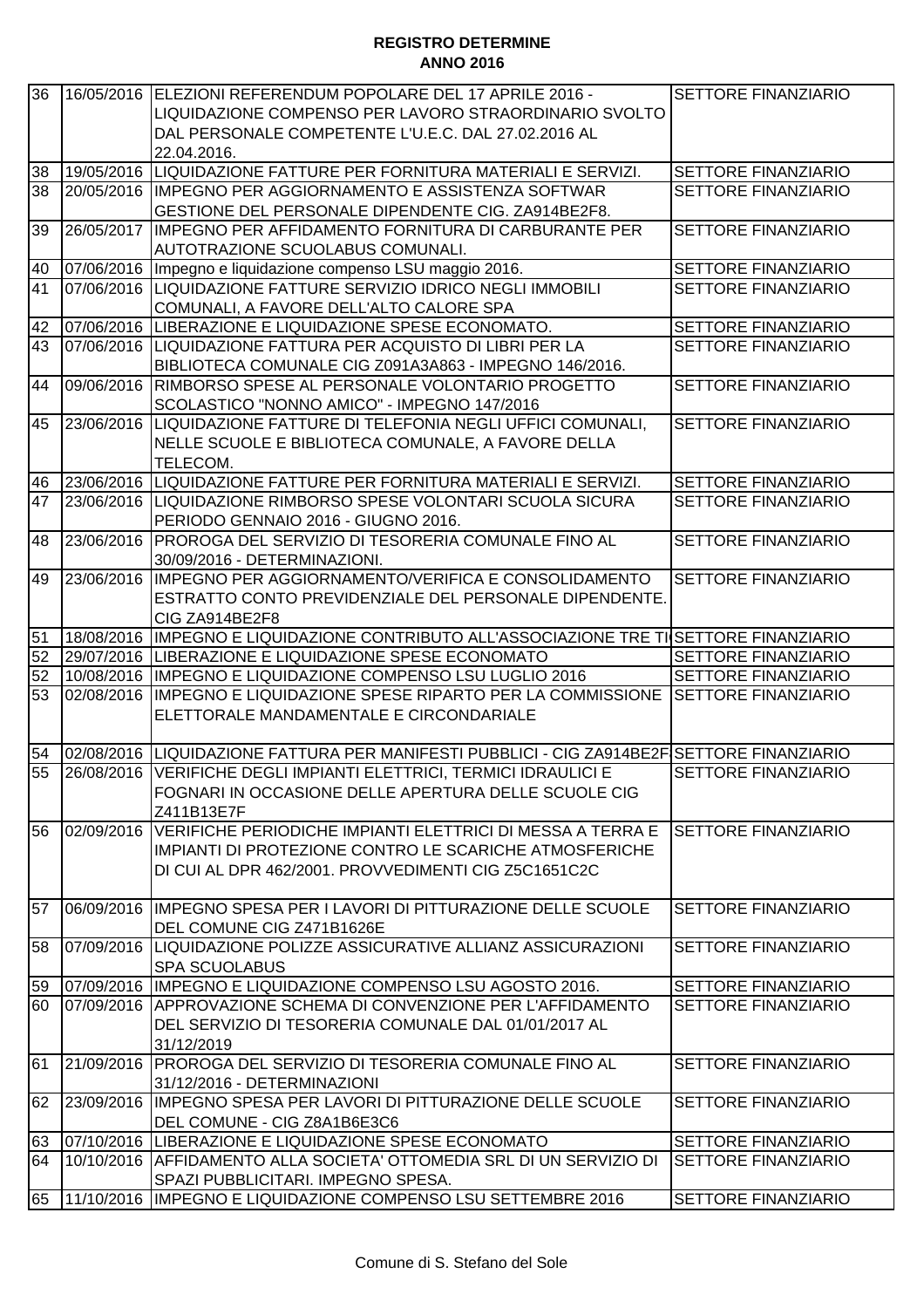| 66 |            | 11/10/2016 LIQUIDAZIONE FATTURE DI TELEFONIA NEGLI UFFICI COMUNALI,<br>NELLE SCUOLE E BIBLIOTECA COMUNALE A FAVORE DELLA                                                                                              | <b>SETTORE FINANZIARIO</b> |
|----|------------|-----------------------------------------------------------------------------------------------------------------------------------------------------------------------------------------------------------------------|----------------------------|
| 67 |            | <b>TELECOM</b><br>11/10/2016  IMPEGNO E LIQUIDAZIONE SERVIZIO FORNITURA METANO ALLE                                                                                                                                   | SETTORE FINANZIARIO        |
| 68 |            | SCUOLE COMUNALI A FAVORE DELLA METAEDILCOM<br>11/10/2016 LIQUIDAZIONE FATTURE SERVIZIO IDRICO NEGLI IMMOBILI<br>COMUNALI A FAVORE DELL'ALTO CALORE SERVIZI SPA                                                        | SETTORE FINANZIARIO        |
| 69 |            | 11/10/2016 LIQUIDAZIONE FATTURE PER FORNITURA MATERIALI E SERVIZI                                                                                                                                                     | <b>SETTORE FINANZIARIO</b> |
| 70 | 27/10/2016 | VERIFICHE PERIODICHE IMPIANTI ELETTRICI DI MESSA A TERRA E                                                                                                                                                            | <b>SETTORE FINANZIARIO</b> |
|    |            | IMPIANTI DI PROTEZIONE CONTRO LE SCARICHE ATMOSFERICHE<br>DI CUI AL DPR 462/2001, CIGZ5C1651C2C LIQUIDAZIONE FATTURA                                                                                                  |                            |
| 72 |            | 27/10/2016 LIQUIDAZIONE FATTURE DITTE PER LA VERIFICA DEGLI IMPIANTI<br>ELETTRICI E TERMICI ALLE SCUOLE MATERNE ELEMENTARI E<br>MEDIE CIG Z411B13E7F                                                                  | <b>SETTORE FINANZIARIO</b> |
| 73 |            | 31/10/2016 LIQUIDAZIONE DITTE REVISIONE SCUOLABUS COMUNALI. CIG<br>Z1D19076C4-IMP. 173/2016                                                                                                                           | <b>SETTORE FINANZIARIO</b> |
| 74 |            | 03/11/2016 LIQUIDAZIONE FATTURE DI TELEFONIA NEGLI UFFICI COMUNALI,<br>NELLE SCUOLE, E BIBLIOTECA COMUNALE A FAVORE DELLA<br><b>TELECOM</b>                                                                           | <b>SETTORE FINANZIARIO</b> |
| 75 | 04/11/2016 | CONVENZIONE DI SEGRETERIA COMUNALE -RIMBORSO AL<br>COMUNE DI MONTEMILETTO DELLA QUOTA PARTE DEGLI<br>EMOLUMENTI CORRISPOSTI AL SEGRETARIO COMUNALE DOTT.<br>PAGLIUCA MICHELE- PERIODO 01/01/2016-31/08/2016           | SETTORE FINANZIARIO        |
| 76 |            | 09/11/2016 IMPEGNO E LIQUIDAZIONE COMPENSO LSU OTTOBRE 2016                                                                                                                                                           | <b>SETTORE FINANZIARIO</b> |
| 77 |            | 10/11/2016 LIQUIDAZIONE FATTURE DITTE PER L'ALLESTIMENTO DELLA<br><b>MENSA SCOLASTICA.</b>                                                                                                                            | <b>SETTORE FINANZIARIO</b> |
| 78 | 29/11/2016 | IMPEGNO SPESA PER FORNITURA GASOLIO DA RISCALDAMENTO<br>PER LA CASA COMUNALE E SCUOLE ELEMENTARI E MEDIE A<br>FAVORE DELLA DITTA DI DONATO PETROLI SRL-C.I.G. ZA31C335D1                                              | <b>SETTORE FINANZIARIO</b> |
| 79 |            | 29/11/2016  REFERENDUM POPOLARE DEL 17-04-2016 -IMPEGNO DI SPESA PERİSETTORE FINANZIARIO<br>FORNITURA DI N. 4 CABINE ELETTORALI- E STAMPANTE<br>MULTIFUNZIONE PER L'UFFICIO ELETTORALE CIG Z681C422E0-IMP<br>211/2016 |                            |
| 80 |            | 29/11/2016   LIQUIDAZIONE FATTURA PER FORNITURA LIBRI DI TESTO AGLI<br>ALUNNI SCUOLA ELEMENTARE A.S. 2016-2017                                                                                                        | <b>SETTORE FINANZIARIO</b> |
| 81 |            | 29/11/2016 LIQUIDAZIONE ONORARIO ALL' ARCH. LEPORE EMILIO                                                                                                                                                             | <b>SETTORE FINANZIARIO</b> |
| 82 |            | 29/11/2016 LIQUIDAZIONE FATTURE DE PIANO ANNA PER FORNITURA<br>CARBURANTE DA AUTOTRAZIONE                                                                                                                             | <b>SETTORE FINANZIARIO</b> |
| 83 |            | 12/12/2016 APPROVAZIONE CAPITOLATO DI APPALTO PER L'AFFIDAMENTO<br>DEL SERVIZIO DI TRASPORTO SCOLASTICO ANNO 2016/2017                                                                                                | SETTORE FINANZIARIO        |
| 84 |            | 12/12/2016 REFERENDUM POPOLARE DEL 04/12/2016 -LIQUIDAZIONE<br>COMPONENTI DEL SEGGIO ELETTORALE                                                                                                                       | <b>SETTORE FINANZIARIO</b> |
| 85 |            | 12/12/2016   IMPEGNO E LIQUIDAZIONE COMPENSO LSU NOVEMBRE 2016                                                                                                                                                        | <b>SETTORE FINANZIARIO</b> |
| 86 |            | 14/12/2016 LIQUIDAZIONE FATTURE DITTA DE PIANO ANNA PER FORNITURA<br>CARBURANTE DA AUTOTRAZIONE                                                                                                                       | <b>SETTORE FINANZIARIO</b> |
| 87 |            | 14/12/2016 LIQUIDAZIONE FATTURE DITTA DI DONATO PETROLI SRL PER LA<br>FORNITURA CARBURANTE DA RISCALDAMENTO PER LE SCUOLE<br>ELEMENTARI, MEDIE E CASA COMUNALE                                                        | <b>SETTORE FINANZIARIO</b> |
| 88 |            | 19/12/2016 LIQUIDAZIONE FATTURE DITTE PER LE SISTEMAZIONI DEGLI<br>IMPIANTI E DEL PAVIMENTO ALLE SCUOLE MATERNE ED<br>ELEMENTARE. CIG Z411B13E7F                                                                      | SETTORE FINANZIARIO        |
| 89 |            | 19/12/2016 LIQUIDAZIONE FATTURE ACQUISTO MATERIALE DI PITTURAZIONE<br>DELLE SCUOLE MATERNE ELEMENTARI E MEDIE .CIG Z8A1B6E36C                                                                                         | <b>SETTORE FINANZIARIO</b> |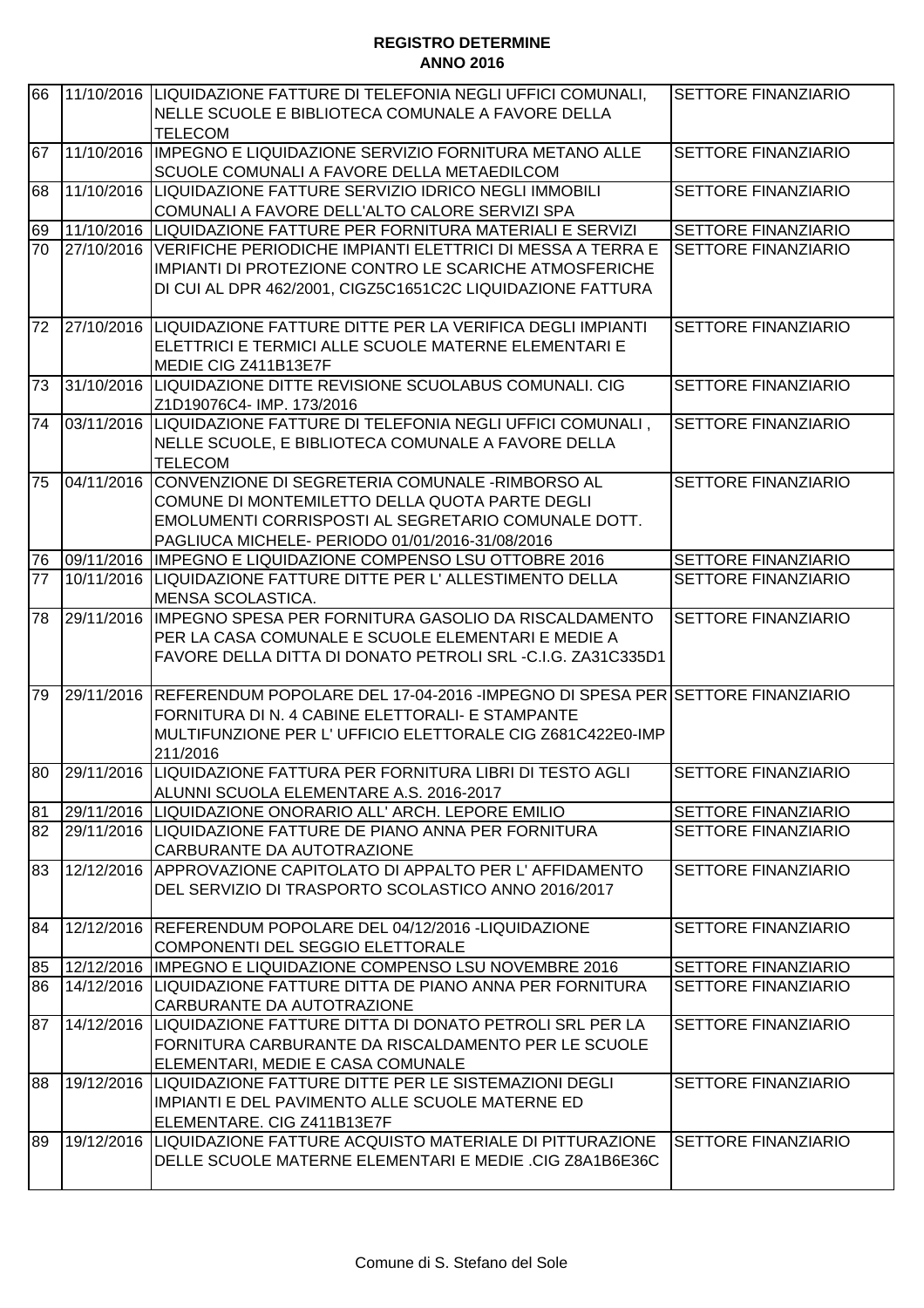| 90              |            | 19/12/2016  LIQUIDAZIONE FATTURE PER ACQUISTO ARREDI ELETTORALI CIG<br>Z681C422E0                                          | SETTORE FINANZIARIO                        |
|-----------------|------------|----------------------------------------------------------------------------------------------------------------------------|--------------------------------------------|
| 91              |            | 20/12/2016 LIQUIDAZIONE RIMBORSO SPESE VOLONTARI SCUOLA SICURA                                                             | <b>SETTORE FINANZIARIO</b>                 |
|                 |            | PERIODO SETTEMBRE-DICEMBRE 2016 - IMP. 179/2016                                                                            |                                            |
| 92              |            | 20/12/2016 RIMBORSO SPESE AL PERSONALE VOLONTARIO PROGETTO                                                                 | <b>SETTORE FINANZIARIO</b>                 |
|                 |            | SCOLASTICO "NONNO AMICO" - IMPEGNO 180/2016                                                                                |                                            |
| 93              |            | 20/12/2016   AFFIANCAMENTO DELLA DITTA MAGGIOLI INFORMATICA PER L'                                                         | SETTORE FINANZIARIO                        |
|                 |            | AGGIORNAMENTO DEI SOFTWARE AREA RAGIONERIA -                                                                               |                                            |
|                 |            | PROTOCOLLO. CIG Z071CA229E                                                                                                 |                                            |
| 94              | 21/12/2016 | IMPEGNO E LIQUIDAZIONE SOMMA URGENZA RIPARAZIONE                                                                           | SETTORE FINANZIARIO                        |
|                 |            | FOGNATURA SCUOLE ELEMENTARI E MEDIE E TRATTO                                                                               |                                            |
|                 |            | PRINCIPALE - CIG ZEB1C9F242                                                                                                |                                            |
| 95              | 21/12/2016 | LIQUIDAZIONE SERVIZIO DI TESORERIA COMUNALE ALLA BANCA DI SETTORE FINANZIARIO                                              |                                            |
|                 |            | CREDITO COOPERATIVO DI SERINO PER L'ANNO 2016                                                                              |                                            |
|                 |            |                                                                                                                            |                                            |
| 96<br>97        |            | 21/12/2016 LIBERAZIONE E LIQUIDAZIONE SPESE ECONOMATO<br>23/12/2016 LIQUIDAZIONE FATTURE PER FORNITURA MATERIALI E SERVIZI | SETTORE FINANZIARIO<br>SETTORE FINANZIARIO |
| 98              |            | 27/12/2016 LIQUIDAZIONE FATTURE SERVIZIO IDRICO, GAS E METANO                                                              | <b>SETTORE FINANZIARIO</b>                 |
|                 |            | <b>IMMOBILI COMUNALI</b>                                                                                                   |                                            |
| 99              |            | 28/12/2016 LIQUIDAZIONE DITTA MAGGIOLI INFORMATICA PER FORNITURA                                                           | SETTORE FINANZIARIO                        |
|                 |            | <b>SOFTWARE UFFICI COMUNALI</b>                                                                                            |                                            |
| $\mathbf 1$     |            | 20/01/2016 RIMBORSO TASSE NON DOVUTE                                                                                       | <b>TRIBUTI E PERSONALE</b>                 |
| $\overline{2}$  | 09/03/2016 | AGGIUDICAZIONE DEFINITIVA gara d'appalto per la gestione del                                                               | <b>TRIBUTI E PERSONALE</b>                 |
|                 |            | servizio di mensa scolastica per il triennio scolastico 2015/2016 -                                                        |                                            |
|                 |            | 2016/2017 - 2017/2018. CIG: 64149811CA.                                                                                    |                                            |
| $\sqrt{3}$      |            | 22/03/2016 RIMBORSO SPESE VOLONTARI PRESSO UFFICI COMUNALI                                                                 | <b>TRIBUTI E PERSONALE</b>                 |
| $\overline{4}$  |            | 31/03/2016   DETERMINA A CONTRARRE AFFIDAMENTO DIRETTO SERVIZI WEB                                                         | <b>TRIBUTI E PERSONALE</b>                 |
|                 |            | PER IMU E TASI ANNO 2016 ATTRAVERSO PIATTAFORMA MEPA                                                                       |                                            |
| $5\overline{6}$ |            | 04/04/2016 LIQUIDAZIONE FATTURE SERVIZIO MENSA SCOLASTICA PERIODO                                                          | <b>TRIBUTI E PERSONALE</b>                 |
|                 |            | GENNAIO 2016 - FEBBRAIO 2016.                                                                                              |                                            |
| $6\overline{6}$ |            | 06/04/2016  LIQUIDAZIONE FATTURA SERVIZIO REALIZZAZIONE E STAMPA                                                           | <b>TRIBUTI E PERSONALE</b>                 |
|                 |            | MANIFESTI INFORMATIVI UFFICIO TRIBUTI ANNO 2015                                                                            |                                            |
| $\overline{7}$  |            | 07/04/2016   DETERMINA A CONTRARRE AFFIDAMENTO DIRETTO LICENZA                                                             | <b>TRIBUTI E PERSONALE</b>                 |
|                 |            | SOFTWARE TRIBUTI IUC 2016 STUDIO K SRL ATTRAVERSO                                                                          |                                            |
|                 |            | PIATTAFORMA MEPA                                                                                                           |                                            |
| $\overline{8}$  |            | 14/04/2016   DETERMINA A CONTRARRE AFFIDAMENTO DIRETTO SERVIZI DI                                                          | <b>TRIBUTI E PERSONALE</b>                 |
|                 |            | POSTALIZZAZIONE UFFICIO TRIBUTI ANNO 2016                                                                                  |                                            |
| 9               |            | 28/04/2016   LIQUIDAZIONE FATTURE SERVIZIO MENSA SCOLASTICA PERIODO<br><b>MARZO 2016</b>                                   | <b>TRIBUTI E PERSONALE</b>                 |
| 10              |            | 11/05/2016 APPROVAZIONE LISTA DI CARICO/RUOLO TARI 2016                                                                    | TRIBUTI E PERSONALE                        |
| 11              |            | 18/05/2016 DETERMINA A CONTRARRE AFFIDAMENTO DIRETTO FORNITURA                                                             | <b>TRIBUTI E PERSONALE</b>                 |
|                 |            | CONSUMABILI E BUSTE UFFICIO TRIBUTI                                                                                        |                                            |
| 12              |            | 19/05/2016 DETERMINA A CONTRARRE AFFIDAMENTO DIRETTO                                                                       | <b>TRIBUTI E PERSONALE</b>                 |
|                 |            | REALIZZAZIONE MANIFESTI INFORMATIVI UFFICIO TRIBUTI                                                                        |                                            |
| 13              |            | 29/06/2016 EROGAZIONE CONTRIBUTO AD ASSOCIAZIONE HIRPINI CANTORES                                                          | <b>TRIBUTI E PERSONALE</b>                 |
|                 |            | PER ESECUZIONE CONCERTO. ASSUNZIONE IMPEGNO DI SPESA E                                                                     |                                            |
|                 |            | LIQUIDAZIONE.                                                                                                              |                                            |
| 14              |            | 02/08/2016 LIQUIDAZIONE FATTURE SERVIZIO MENSA SCOLASTICA PERIODO                                                          | <b>TRIBUTI E PERSONALE</b>                 |
|                 |            | APRILE, MAGGIO E GIUGNO 2016                                                                                               |                                            |
| 15              |            | 06/09/2016 LIQUIDAZIONE FATTURA PER FORNITURA SERVIZI SOFTWARE                                                             | <b>TRIBUTI E PERSONALE</b>                 |
|                 |            | ANNO 2016 UFFICIO TRIBUTI - STUDIO K SRL                                                                                   |                                            |
| 16              |            | 06/09/2016  LIQUIDAZIONE FATTURA PER FORNITURA CONSUMABILI E BUSTE                                                         | <b>TRIBUTI E PERSONALE</b>                 |
| 17              |            | <b>UFFICIO TRIBUTI</b><br>06/10/2016  IMPEGNO DI SPESA PER FORMAZIONE ED AGGIORNAMENTO                                     | TRIBUTI E PERSONALE                        |
|                 |            | PROFESSIONALE PERSONALE IN MATERIA DI STATO CIVILE                                                                         |                                            |
|                 |            |                                                                                                                            |                                            |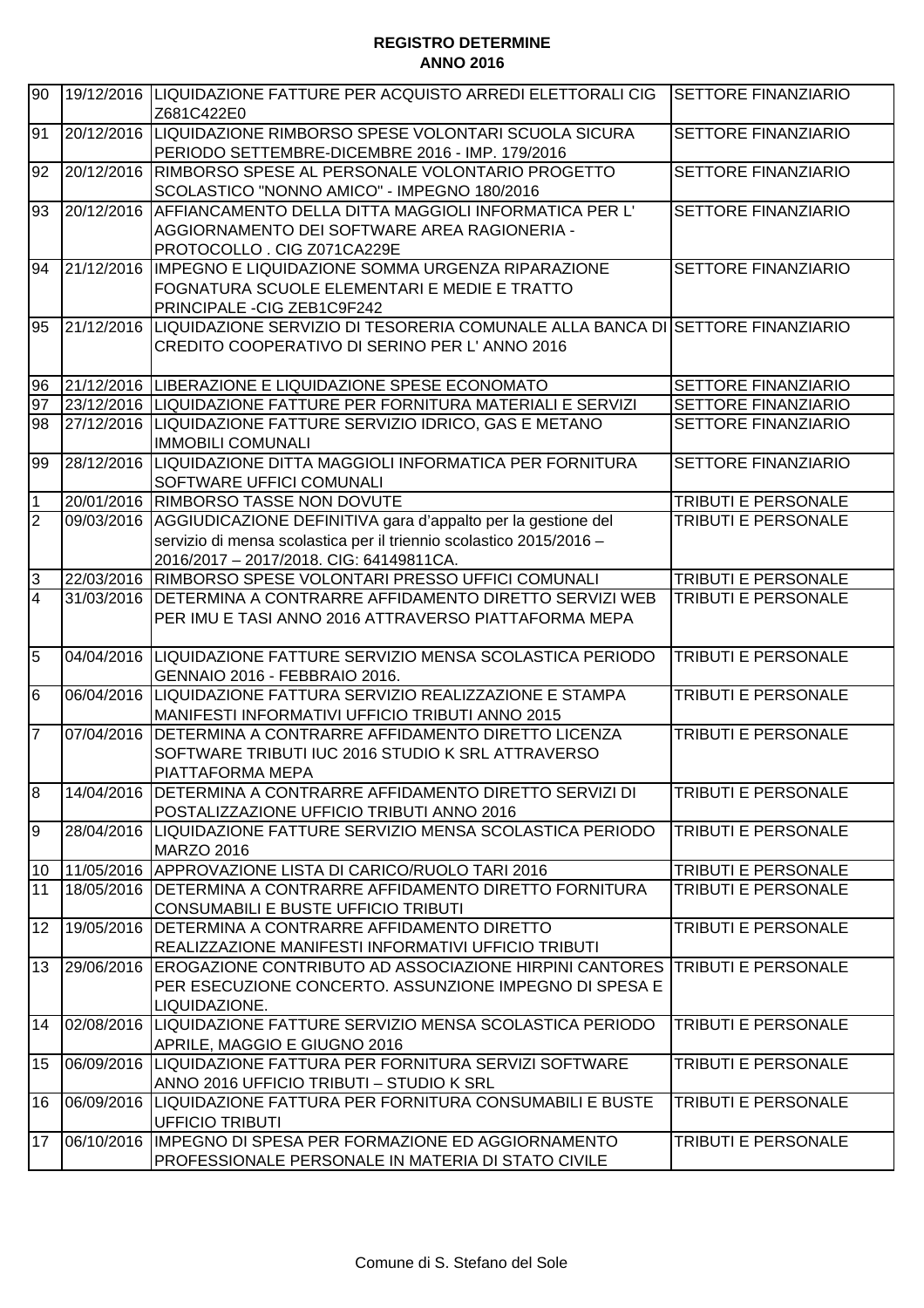| 18              |            | 11/10/2016 ASSUNZIONE A TEMPO DETERMINATO E A TEMPO PARZIALE 40%<br>DI UNA UNITA' DI PERSONALE AL PROFILO PROFESSIONALE DI<br>ISTRUTTORE AMMINISTRATIVO CAT. C PRESSO IL SERVIZIO<br>POLITICHE SOCIALI, ALBO E PROTOCOLLO.                                                                               | <b>TRIBUTI E PERSONALE</b> |
|-----------------|------------|----------------------------------------------------------------------------------------------------------------------------------------------------------------------------------------------------------------------------------------------------------------------------------------------------------|----------------------------|
| 19              |            | 07/11/2016 LIQUIDAZIONE FATTURA PER FORMAZIONE E AGGIORNAMENTO<br>PROFESSIONALE IN MATERIA DI STATO CIVILE                                                                                                                                                                                               | <b>TRIBUTI E PERSONALE</b> |
| 20              |            | 13/12/2016 LIQUIDAZIONE FATTURA PER FORNITURA SERVIZI SOFTWARE<br>ANNO 2016 UFFICIO TRIBUTI- ARTEMEDIA SRL                                                                                                                                                                                               | TRIBUTI E PERSONALE        |
| 21              |            | 13/12/2016 LIQUIDAZIONE FATTURE SERVIZIO MENSA SCOLASTICA PERIODO<br>OTTOBRE 2016 DITTA CASTIELLO ROBERTO SAS                                                                                                                                                                                            | TRIBUTI E PERSONALE        |
| 22              |            | 19/12/2016 APPROVAZIONE GRADUATORIA ACCESSO PER LAVORATORI DI<br>PUBBLICA UTILITA' ED APPROVAZIONE PROGETTO IMPIEGO L.P.U.                                                                                                                                                                               | <b>TRIBUTI E PERSONALE</b> |
| 23              |            | 23/12/2016 LIQUIDAZIONE FATTURE SERVIZIO MENSA SCOLASTICA PERIODO<br>NOVEMBRE 2016 - DITTA CASTIELLO ROBERTO SAS                                                                                                                                                                                         | <b>TRIBUTI E PERSONALE</b> |
| $\mathbf{1}$    |            | 27/01/2016 DELIBERAZIONE DI G.C. N.42 DEL 10/04/2009.<br>DI LAVORI<br>OPERATORI ECONOMICI PER L'AFFIDAMENTO<br>MEDIANTE PROCEDURA NEGOZIATA OVVERO IN ECONOMIA -<br>AGGIORNAMENTO TERZO QUADRIMESTRE 2015.                                                                                               | ELENCO DI UFFICIO TECNICO  |
| $\overline{2}$  |            | 27/01/2016 RESTITUZIONE DEPOSITO CAUZIONALE - GERARDO POMPEO                                                                                                                                                                                                                                             | UFFICIO TECNICO            |
| $\overline{3}$  | 29/02/2016 | LAVORI DI COSTRUZIONE DI N. 3 ALLOGGI PER L' ELIMINAZIONE DI UFFICIO TECNICO<br>CONTAINERS. Pagamento saldo competenze tecniche arch. Emilio<br>Lepore per prestazioni professionali di progettazione, direzione lavori e<br>coordinamento sicurezza.                                                    |                            |
| $\overline{4}$  | 14/03/2016 | Edilizia scolastica. Art. 18 D.L. 69/2013 conv. in L. 98/2013. Intervento:<br>MESSA IN SICUREZZA, RISTRUTTURAZIONE E MANUTENZIONE<br>STRAORDINARIA DELL'EDIFICIO SCOLASTICO DI VIA CASA NIGRO.<br>Liquidazione saldo finale lavori Impresa VOLTA PELLEGRINO (CUP<br>I97E13000180001 - CIG 6094918571)    | <b>UFFICIO TECNICO</b>     |
| $\overline{5}$  | 14/03/2016 | Edilizia scolastica. Art. 18 D.L. 69/2013 conv. in L. 98/2013. Lavori di<br>MESSA IN SICUREZZA, RISTRUTTURAZIONE E MANUTENZIONE<br>STRAORDINARIA DELL'EDIFICIO SCOLASTICO DI VIA CASA NIGRO.<br>Liquidazione saldo competenze tecniche ing. Gabriele Acocella. CUP:<br>197E13000180001 - CIG: Z20161DB45 | <b>UFFICIO TECNICO</b>     |
| $6\overline{6}$ |            | 28/04/2016 RESTITUZIONE DEPOSITO CAUZIONALE - ROMANO DARIO                                                                                                                                                                                                                                               | <b>UFFICIO TECNICO</b>     |
| $\overline{7}$  | 10/05/2016 | Deliberazione di G.C. n. 42 del 10/4/2009. ELENCO DI OPERATORI<br>ECONOMICI PER L'AFFIDAMENTO DI LAVORI MEDIANTE<br>PROCEDURA NEGOZIATA OVVERO IN ECONOMIA -<br>AGGIORNAMENTO PRIMO QUADRIMESTRE 2016                                                                                                    | UFFICIO TECNICO            |
| $\overline{8}$  | 30/05/2016 | Lavori di Completamento, sistemazione esterna ed urbanizzazione alloggi<br>per eliminazione containers alla Via Giardino. Conferimento incarichi<br>professionali. Provvedimenti                                                                                                                         | <b>UFFICIO TECNICO</b>     |
| $\overline{9}$  | 30/05/2016 | Lavori di Stabilizzazione muro sostegno loc. Fontana Piedicasale.<br>Conferimento incarichi professionali. Provvedimenti.                                                                                                                                                                                | <b>UFFICIO TECNICO</b>     |
| 10              | 31/05/2016 | Liquidazione competenze ing. Gabriele Acocella per verifica vulnerabilità<br>sismica edificio scolastico di Via Casa Nigro (C.I.G. Z40117AC5F)                                                                                                                                                           | UFFICIO TECNICO            |
| 11              | 30/05/2016 | PSR CAMPANIA 2007/2013 - MISURA 323. Lavori di RECUPERO E<br>RIQUALIFICAZIONE DELLA CAPPELLA DELL'IMMACOLATA<br>CONCEZIONE. Liquidazione saldo competenze tecniche direttore<br>operativo con qualifica di restauratore di beni culturali Sabrina Palladino.<br>CUP: I96G13000730006 - CIG: Z9F10DAF6C   | <b>UFFICIO TECNICO</b>     |
| 12              | 27/09/2016 | DELIBERAZIONE DI G.C. N. 42 DEL 10/04/2019. ELENCO OPERATORI<br>ECONOMICI PER L'AFFIDAMENTO DI LAVORI MEDIANTE<br>PROCEDURA NEGOZIATA OVVERO IN ECONOMIA -<br>AGGIORNAMENTO SECONDO QUADRIMESTRE 2016                                                                                                    | <b>UFFICIO TECNICO</b>     |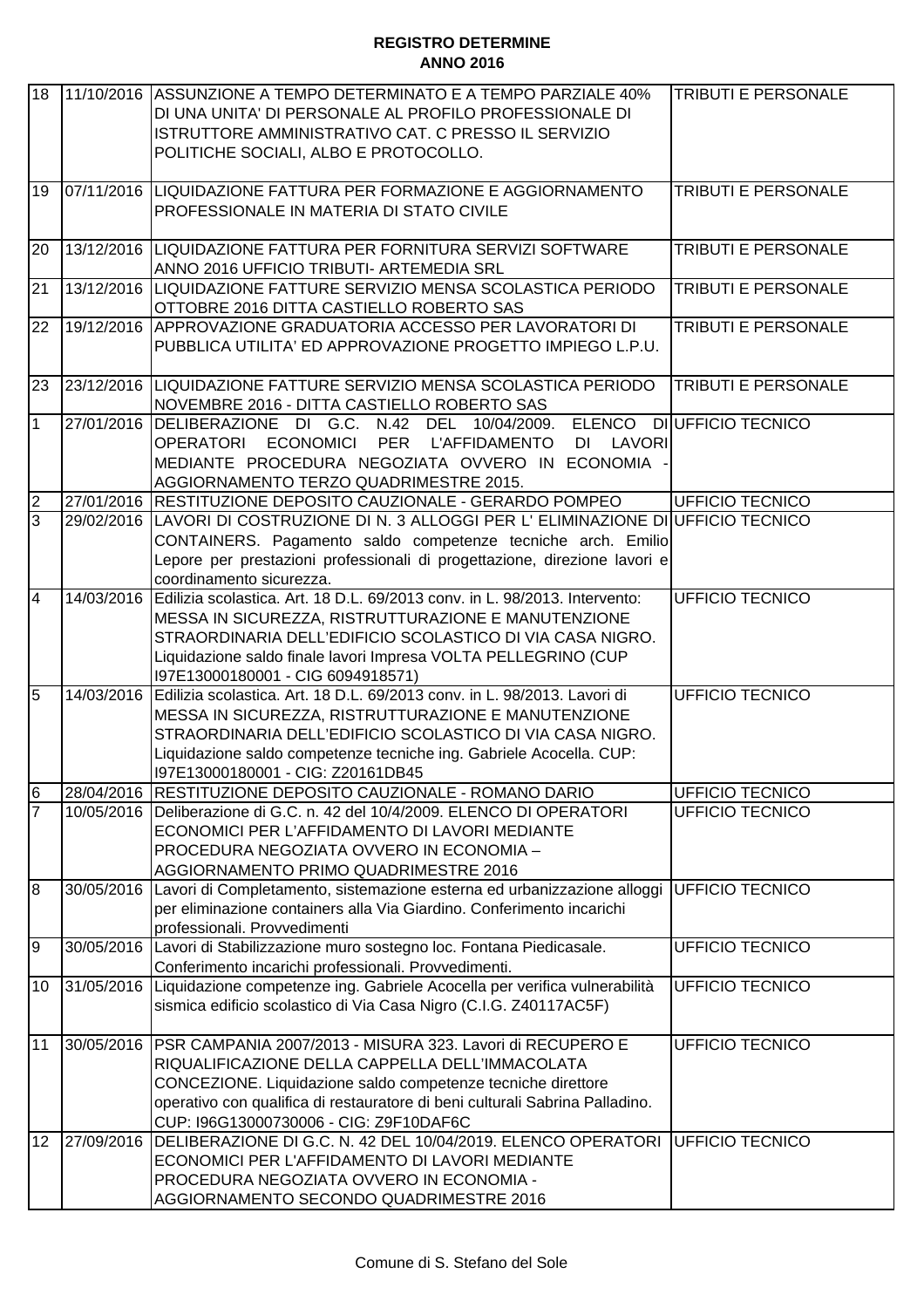| 13 |            | 10/10/2016 LAVORI DI "STABILIZZAZIONE MURO SOSTEGNO LOC. FONTANA<br>PIEDICASALE" (CUP: 197B16000590004). IMPEGNO DI SPESA,<br>DETERMINAZIONE A CONTRATTARE E INDIZIONE PROCEDURA PER<br>L'AFFIDAMENTO. | <b>UFFICIO TECNICO</b> |
|----|------------|--------------------------------------------------------------------------------------------------------------------------------------------------------------------------------------------------------|------------------------|
| 14 | 10/10/2016 | LAVORI DI "STABILIZZAZIONE MURO SOSTEGNO LOC. FONTANA                                                                                                                                                  | <b>UFFICIO TECNICO</b> |
|    |            |                                                                                                                                                                                                        |                        |
|    |            | PIEDICASALE" (CUP: 197B1600059004). PAGAMENTO CONTRIBUTO                                                                                                                                               |                        |
|    |            | PER DEPOSITO PROGETTO AL GENIO CIVILE AI SENSI DELL'ART. 2                                                                                                                                             |                        |
|    |            | DELLA L.R. CAMPANIA N. 7/83 E S.M.I PROVVEDIMENTI.                                                                                                                                                     |                        |
| 15 |            | 12/10/2016 LAVORI DI "STABILIZZAZIONE MURO SOSTEGNO LOC. FONTANA                                                                                                                                       | <b>UFFICIO TECNICO</b> |
|    |            | PIEDICASALE" (CUP: 197B16000590004). CONFERIMENTO INCARICO                                                                                                                                             |                        |
|    |            | PROFESSIONALE PER COLLAUDO STATICO. PROVVEDIMENTI.                                                                                                                                                     |                        |
|    |            |                                                                                                                                                                                                        |                        |
| 16 |            | 14/10/2016 RESTITUZIONE DEPOSITO CAUZIONALE                                                                                                                                                            | UFFICIO TECNICO        |
| 17 |            | 25/10/2016 LAVORI DI STABILIZZAZIONE MURO SOSTEGNO LOC. FONTANA                                                                                                                                        | <b>UFFICIO TECNICO</b> |
|    |            | PIEDICASALE. LIQUIDAZIONE ACCONTO COMPETENZE TECNICHE                                                                                                                                                  |                        |
|    |            | ING. DOMENICO DE SANTO. CUP:197B16000590004-CIGZ1E1A0871F                                                                                                                                              |                        |
|    |            |                                                                                                                                                                                                        |                        |
| 18 |            | 28/10/2016 AFFIDAMENTO LAVORI DI STABILIZZAZIONE MURO SOSTEGNO                                                                                                                                         | <b>UFFICIO TECNICO</b> |
|    |            | LOC. FONTANA PIEDICASALE (CUP: 197B16000590004-CIG                                                                                                                                                     |                        |
|    |            | ZBE1B73A58)                                                                                                                                                                                            |                        |
| 19 | 15/11/2016 | DET. UTC n. 19 del 15/11/2016 Dichiarazione in Catasto di fabbricati di                                                                                                                                | <b>UFFICIO TECNICO</b> |
|    |            | proprietà comunale. Affidamento servizi catastali. Determinazione a                                                                                                                                    |                        |
|    |            | contrattare. Provvedimenti                                                                                                                                                                             |                        |
| 20 | 15/11/2016 | DET. UTC n. 20 del 15/11/2016 Affidamento incarico professionale per                                                                                                                                   | <b>UFFICIO TECNICO</b> |
|    |            | revisione e aggiornamento PIANO DI ZONIZZAZIONE ACUSTICA DEL                                                                                                                                           |                        |
|    |            | TERRITORIO COMUNALE (L. 447/95). Determinazione a contrattare.                                                                                                                                         |                        |
|    |            | Provvedimenti                                                                                                                                                                                          |                        |
| 21 | 16/11/2016 | DET. UTC n. 21 del 16/11/2016 PSR CAMPANIA 2007/2013 - MISURA                                                                                                                                          | <b>UFFICIO TECNICO</b> |
|    |            | 323. Lavori di RECUPERO E RIQUALIFICAZIONE DELLA CAPPELLA                                                                                                                                              |                        |
|    |            | DELL'IMMACOLATA CONCEZIONE. Liquidazione oneri conferimento in                                                                                                                                         |                        |
|    |            | discarica materiali di risulta                                                                                                                                                                         |                        |
| 22 | 17/11/2016 | DET. UTC n. 22 del 17/11/2016 Affidamento incarico professionale per                                                                                                                                   | <b>UFFICIO TECNICO</b> |
|    |            | revisione e aggiornamento PIANO DI ZONIZZAZIONE ACUSTICA DEL                                                                                                                                           |                        |
|    |            | TERRITORIO COMUNALE (L. 447/95) - CIG Z7D1C03998                                                                                                                                                       |                        |
| 23 |            | 24/11/2016 IDET, UTC n. 23 del 24/11/2016 Affidamento incarichi professionali per                                                                                                                      | <b>UFFICIO TECNICO</b> |
|    |            | dichiarazione in Catasto di fabbricati di proprietà comunale                                                                                                                                           |                        |
| 24 | 28/11/2016 | DET. UTC n. 24/2016 Affidamento incarico professionale per                                                                                                                                             | UFFICIO TECNICO        |
|    |            | dichiarazione in Catasto di fabbricato di proprietà comunale sito al Viale                                                                                                                             |                        |
|    |            | Rimembranza (C.I.G. Z591C34044). Provvedimenti                                                                                                                                                         |                        |
| 25 | 02/12/2016 | DET. UTC n. 25/2016 Impegno e liquidazione in favore della CENTRALE                                                                                                                                    | <b>UFFICIO TECNICO</b> |
|    |            | DI COMMITTENZA VALLE DEL SABATO per espletamento procedura di                                                                                                                                          |                        |
|    |            | gara                                                                                                                                                                                                   |                        |
| 26 | 12/12/2016 | Incarico geom. Di Rienzo Donato Nicola per dichiarazione in Catasto di                                                                                                                                 | UFFICIO TECNICO        |
|    |            | fabbricato di proprietà comunale (SCUOLA DELL'INFANZIA) - C.I.G.                                                                                                                                       |                        |
|    |            | ZB91C03A14. Provvedimenti                                                                                                                                                                              |                        |
| 27 | 12/12/2016 | Liquidazione competenze geom. Di Meo Bruno per dichiarazione in                                                                                                                                        | UFFICIO TECNICO        |
|    |            | Catasto di fabbricato di proprietà comunale (PALESTRA) - C.I.G.                                                                                                                                        |                        |
|    |            | Z081C03A6A                                                                                                                                                                                             |                        |
| 28 | 14/12/2016 | POR Campania FESR 2007/2013 - POC 2014/2020. Iniziative di                                                                                                                                             | UFFICIO TECNICO        |
|    |            | accelerazione della spesa. Lavori di RECUPERO, RIQUALIFICAZIONE E                                                                                                                                      |                        |
|    |            | VALORIZZAZIONE CENTRO STORICO (CUP I95I14000000009 - CIG                                                                                                                                               |                        |
|    |            | 5873064DB8 - Codice Smile 737). Liquidazione oneri conferimento in<br>discarica materiali di risulta                                                                                                   |                        |
| 29 | 15/12/2016 | Fornitura di attrezzature ed arredi per la struttura sportiva polifunzionale                                                                                                                           | UFFICIO TECNICO        |
|    |            | alla loc. Giardino. Impegno di spesa e determinazione a contrattare                                                                                                                                    |                        |
|    |            |                                                                                                                                                                                                        |                        |
|    |            |                                                                                                                                                                                                        |                        |